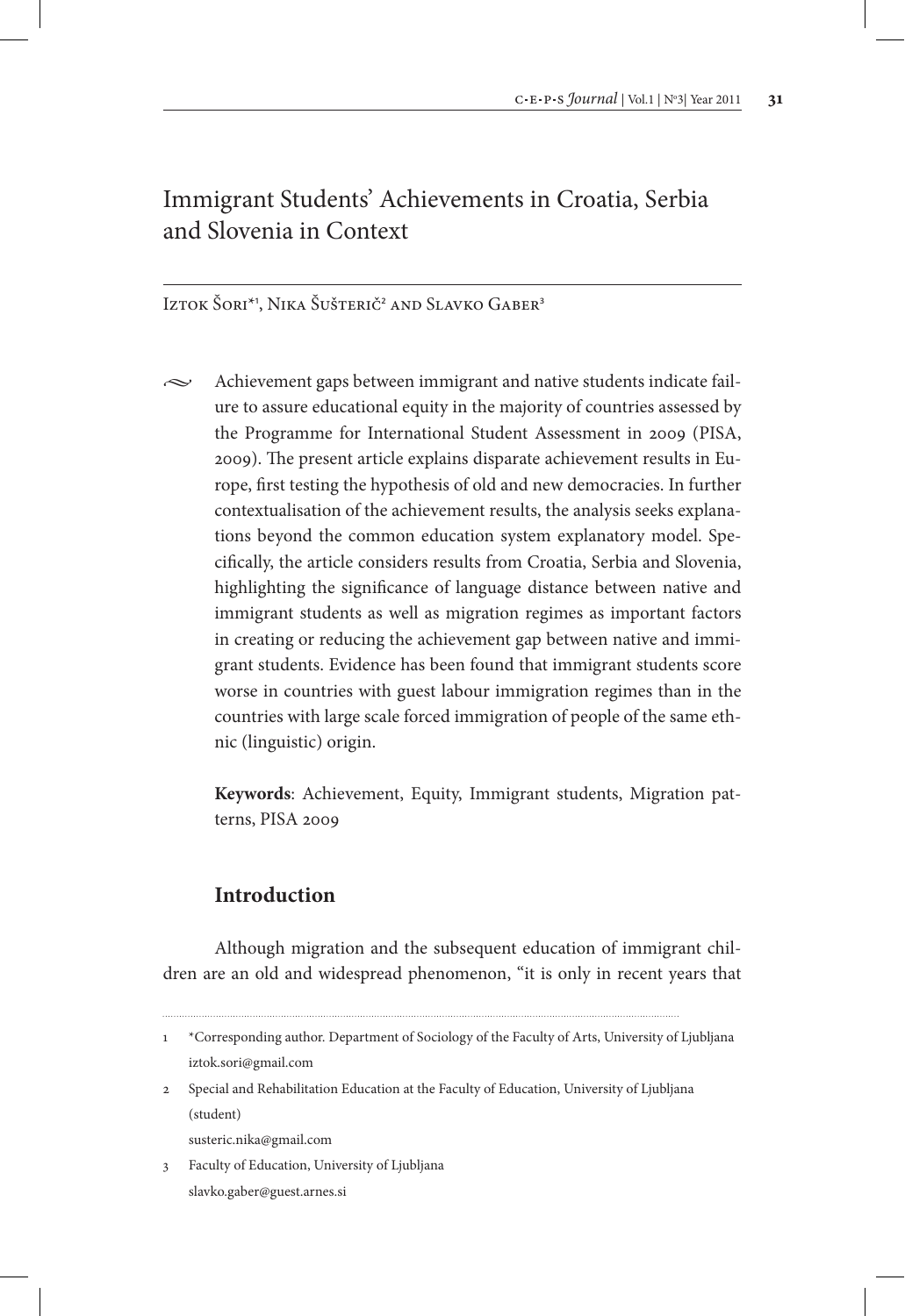international database[s] have become available with which to conduct quantitative studies on the situation of immigrant students" (Organisation for Economic Co-operation and Development (OECD), 2006, p. 30).

PISA assessments, the most comprehensive data set on the subject, regularly demonstrate that immigrant students<sup>4</sup> have comparatively lower education achievement than native students in most of the countries assessed. In PISA 2003, which focused on mathematics, native students in OECD countries outperformed first generation immigrant students by 48 points (OECD, 2006, p. 183). In PISA 2006, first generation immigrant students lag, on average, 58 points behind native students in science (OECD, 2007, p. 175). In the most recent assessment of reading competences, PISA 2009 found native students in OECD countries outperformed first generation immigrant students by 50 points (OECD, 2010c, p. 170).

Experts from PISA claim that 40 points represent one school year (OECD, 2010c, p. 49). If that is the case, the differences presented above raise serious concerns regarding the future prospects of a considerable part of the population. It is expected that immigrant children will comprise up to one third of the European Union (EU) school population by 2020 (Huttova, McDonald & Harper, 2008, p. 2), meaning that not only students themselves will have to face the challenge, but European societies as well.

Although empirical evidence suggests that students who speak a language other than the language of instruction at home score lower than students whose households speak the language of instruction (OECD, 2006, p. 77; OECD, 2010c, pp. 177-181), language proficiency is neither the only nor the most important factor contributing to lower achievement of immigrant students. Data obtained by PISA (OECD, 2010c, pp. 177-179) demonstrate a high correlation between socioeconomic background and immigrant students' test results. Research in the United Kingdom has confirmed that socioeconomic status is the key factor when explaining achievement gaps between immigrant and native students (Rothon, 2004). In France, there is evidence that immigrant children have lower social mobility than students without immigrant status (Simon, 2003, p. 1093). Even after accounting for socioeconomic status, however,

<sup>4</sup> We use the PISA definition of immigrant background: (1) native students (born in the country of assessment, or with at least one parent born in that country; students born abroad with at least one parent born in the country of assessment are also classified as 'native' students), (2) second generation students (born in the country of assessment but their parents were born in another country), and (3) first generation students (born outside the country of assessment and their parents also born in another country) (OECD, 2010b, p. 170).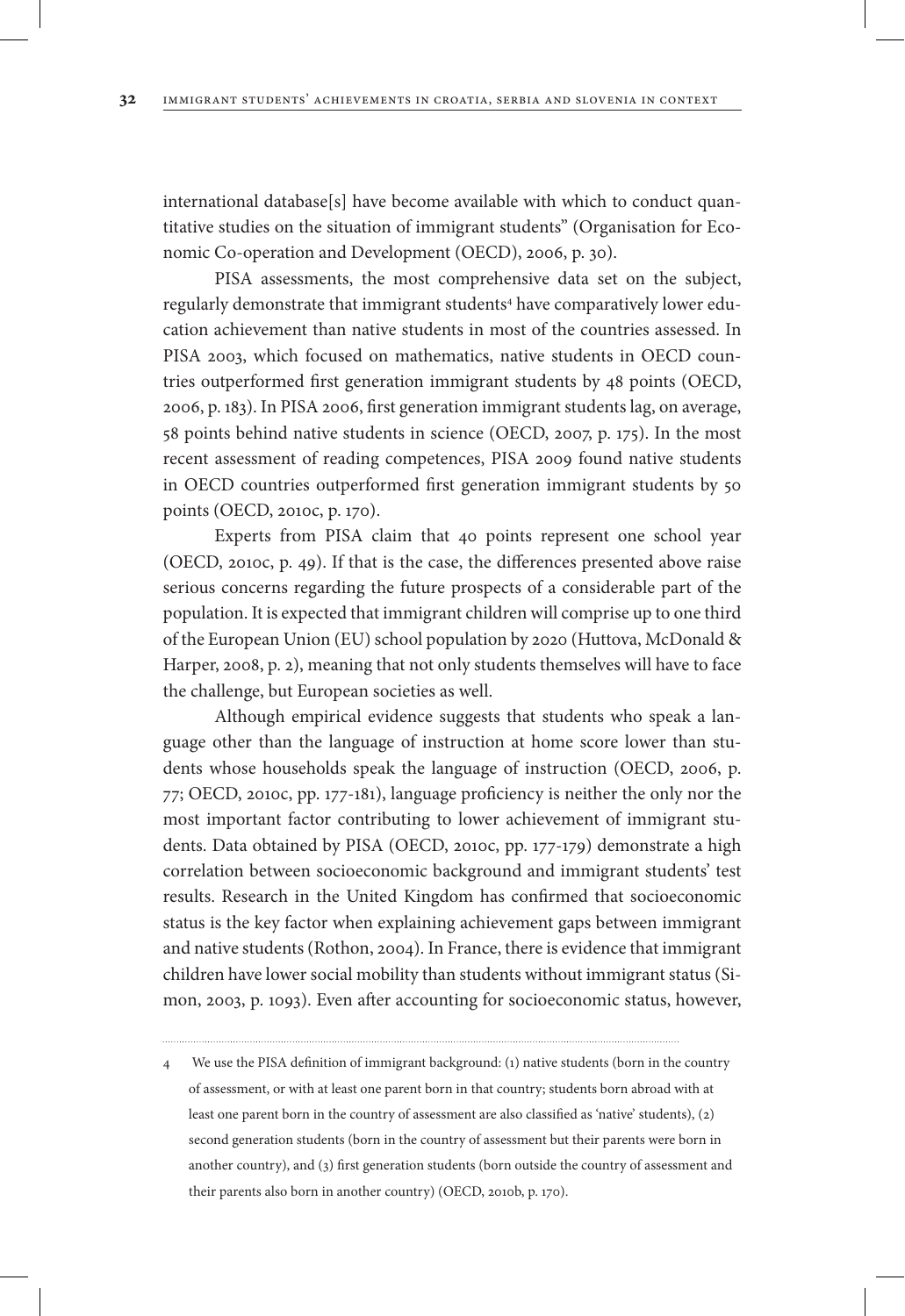it is obvious that socioeconomic standing cannot entirely explain the difference. Most authors agree that several factors are involved, often depending on the national context (see, e.g., DfES, 2005; Gillborn & Mirza, 2000; Kristen & Granato, 2007).

In order to grasp the complexity of variations in achievement levels among immigrant and native students, it is important to consider two points. Firstly, there are considerable achievement gaps between different immigrant ethnic groups within one country (e.g., Rothon, 2007), but also, as Crul and Schneider (2009) demonstrate, there are differences in the performance of immigrants of the same ethnic origin in different countries. Secondly, lower immigrant performance is not without exception. In traditional settlement countries, such as Australia, Canada and New Zealand, there are virtually no performance differences between immigrant students and their native peers. This is often linked with the immigration regimes of these countries, which are grounded on the selection of the majority of immigrants "on the basis of their ability to make an economic contribution, which creates a highly educated immigrant class" (OECD, 2011, p. 70).

In the context described above, we narrow the focus of the present paper first to ten European countries. The criteria used to select these countries included their status as an old or new European democracy, and their diverse geographic locations, educational traditions, as well as the achievement levels of native and immigrant students, the background of the immigrant population and immigration patterns. The paper endeavours to establish whether there are any consistent patterns related to the results achieved.

We then narrow our scope to three specific states of the former Yugoslavia: Croatia, Serbia and Slovenia. These three states share a common history and have similar political arrangements and economies. They are particularly suited to this inquiry because they are linguistically close and have had comparable education systems for 70 years. Slovenia, the leader in student achievement standards in PISA 2009, is by far the worst in assuring equity in education for its immigrant population – it is almost "European". In Croatia, the achievement gap between immigrant and native students is relatively small, and in Serbia immigrant students outperform their native peers. These differences are intriguing in their own right, but what triggered this analysis of achievement gaps between immigrant and native students in these countries are the distinctive immigration patterns. For the past few decades, Slovenia has been primarily a labour immigration country, whereas in the 1990s Croatia and Serbia experienced the largest process of forced migration in Europe since World War II.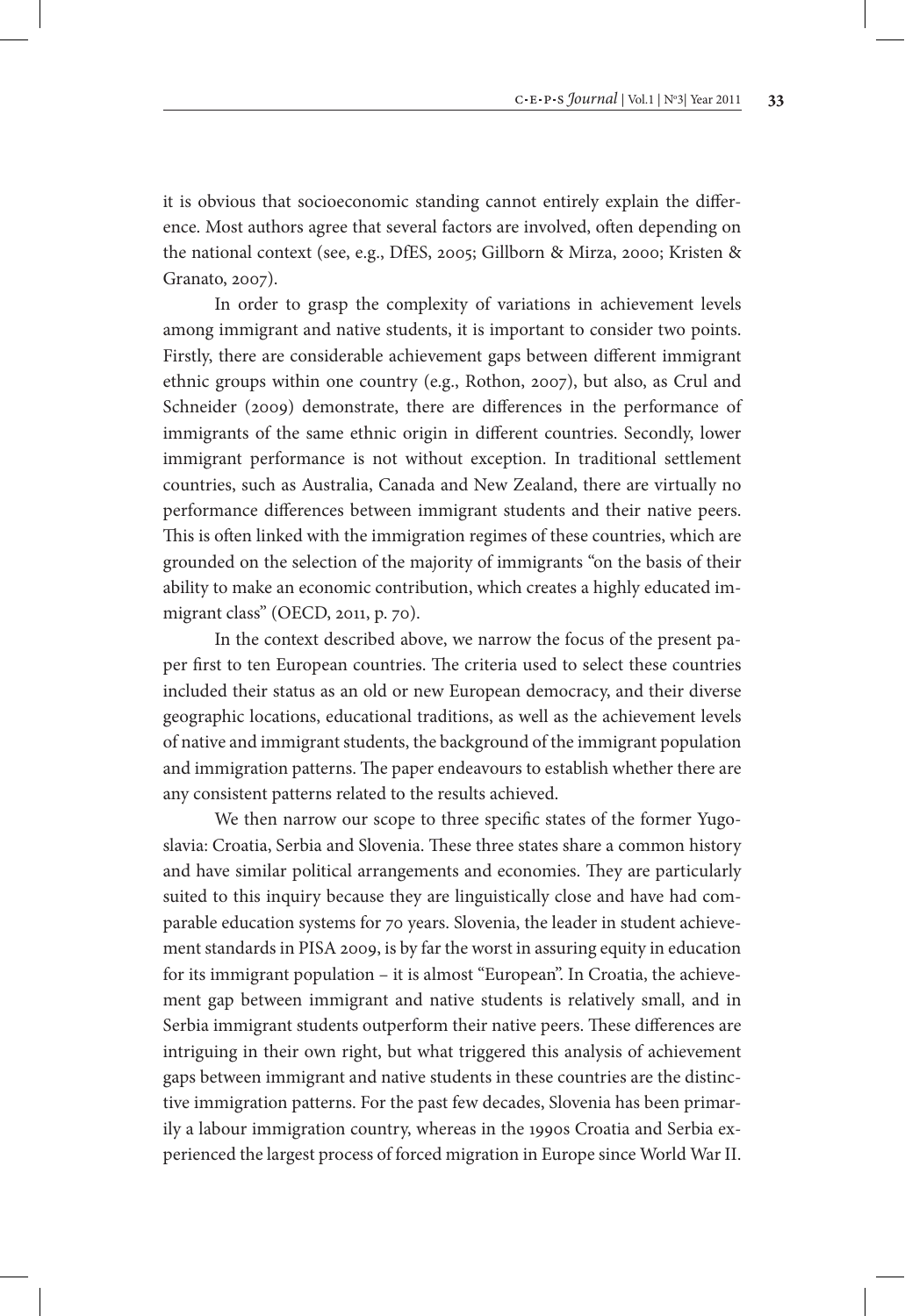The present paper endeavours to:

- 1. Present the actual results from the PISA 2009 assessment in Croatia, Serbia and Slovenia in a more detailed manner. In doing so, we will use – for comparative reasons and to contextualise the results – average OECD results as well as results for five selected former socialist countries (Croatia, Estonia, Hungary, Serbia and Slovenia) and five selected old democracies (Austria, Belgium, Finland, Germany and Norway) in Europe. In this section, we will try to test the comparability of Croatia, Serbia and Slovenia in the European context.
- 2. Conceptualise and present differences in immigration regimes and their effects on student immigrant populations in Croatia, Serbia and Slovenia.

### **Croatia, Serbia and Slovenia in the European Context**

As mentioned above, the present paper narrows the comparison of immigrant and native students in Croatia, Serbia and Slovenia only to countries in Europe. The comparison focuses on five post-socialist countries (the three former Yugoslav Republics, Estonia and Hungary) and five old democracies (Austria, Belgium, Germany, Finland and Norway).

| Country                    | <b>Native</b><br>Students'<br>Score<br>Points | Immigrant<br>Students'<br>Score<br>Points | Difference<br>between Native<br>and Immigrant<br><b>Students</b> | Share of<br>Immigrant<br><b>Students</b> | <b>GDP</b><br>$(PPP)$ per<br>Capita |
|----------------------------|-----------------------------------------------|-------------------------------------------|------------------------------------------------------------------|------------------------------------------|-------------------------------------|
| Austria                    | 482                                           | 414                                       | 68                                                               | 15.2                                     | 39,647                              |
| Belgium                    | 519                                           | 451                                       | 68                                                               | 14.8                                     | 36,322                              |
| Finland                    | 538                                           | 468                                       | 70                                                               | 2.6                                      | 36,843                              |
| Germany                    | 511                                           | 455                                       | 56                                                               | 17.6                                     | 35,551                              |
| Norway                     | 508                                           | 456                                       | 52                                                               | 6.8                                      | 55,198                              |
| Croatia                    | 479                                           | 461                                       | 18                                                               | 10.7                                     | 16,474                              |
| Estonia                    | 505                                           | 470                                       | 35                                                               | 8.0                                      | 20,753                              |
| Hungary                    | 495                                           | 507                                       | $-12$                                                            | 2.1                                      | 19,829                              |
| Serbia                     | 442                                           | 456                                       | $-14$                                                            | 9.5                                      | 10,911                              |
| Slovenia                   | 488                                           | 441                                       | 47                                                               | 7.8                                      | 28,893                              |
| <b>OECD</b> Average        | 499                                           | 457                                       | 42                                                               | 10.3                                     | 33,225                              |
| Selected Countries Average | 496.7                                         | 457.9                                     | 38.8                                                             | 9.5                                      | 30,042                              |
| Old Democracies Average    | 511.6                                         | 448.8                                     | 62.8                                                             | 11.4                                     | 40,712                              |
| New Democracies Average    | 481.8                                         | 467                                       | 14.8                                                             | 7.6                                      | 19,372                              |

**Table 1**: Old and new European democracies and reading achievement differences between native and immigrant students.

Note: Achievement data were obtained and calculated from the PISA 2009 database. GDP (PPP)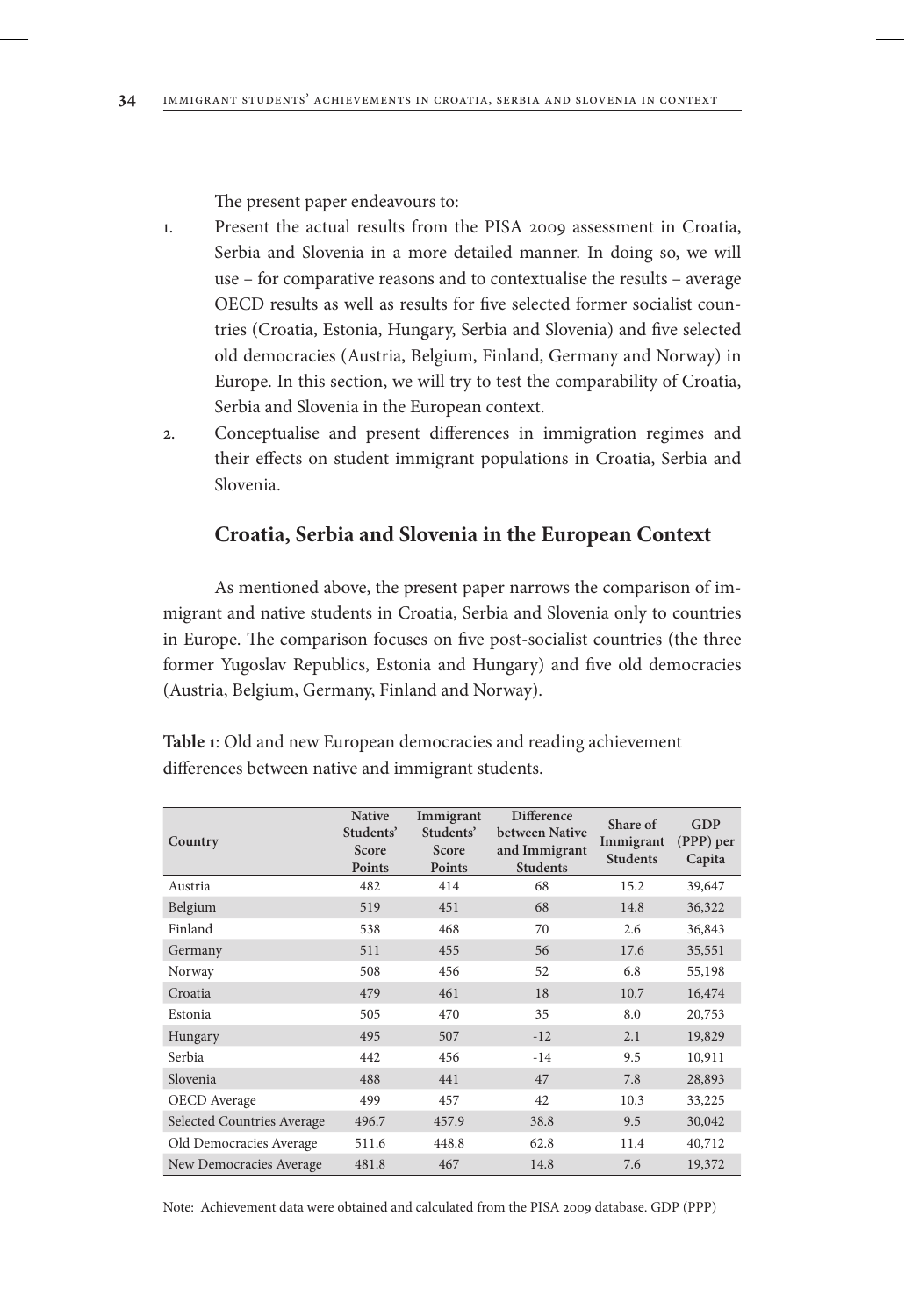(Gross domestic product based on purchasing-power-parity per capita) is calculated in International Dollars and obtained from the World Economic Outlook Database (International Monetary Fund, October 2009).

PISA 2009 reading proficiency results show that in OECD countries, on average, immigrant students perform 42 points lower than native students. Compared to both the old and new European democracies, the difference is slightly lower (38.7 points). There is no significant difference between European countries and the rest of the OECD, but there is a significant difference between the old and new European democracies. Achievement differences in the old democracies reach 62.8 points, which is significantly higher than the OECD average. On the other hand, differences in former socialist countries – new democracies – are significantly lower (14.8 points) than the OECD average. This pattern is also apparent when widening the scope to all members of the EU. Considering these results, it could be tempting to conclude that the socialist inclination towards equality has clearly impacted the present education systems in new democracies, but there are obvious and significant differences within the former socialist camp. Croatia has an 18 point difference, Hungary has a negative 12 point difference and Serbia has a negative 14 point difference, whereas Estonia has a 35 point difference and Slovenia a 47 point difference, both close to the average OECD difference. Slovenia and Estonia thus disprove the theory based simply on old and new democracies and inequality and equality concepts. It is not only the socialist or democratic past that distinguishes both groups of countries. From the 2009 PISA data, one might also be inclined to interpret the standard of living and public expenditure on education as the two factors explaining the majority of the overall educational achievement. However, the logic that "better standards bring better results," which applies to student results in some countries, is not valid with regard to immigrant students.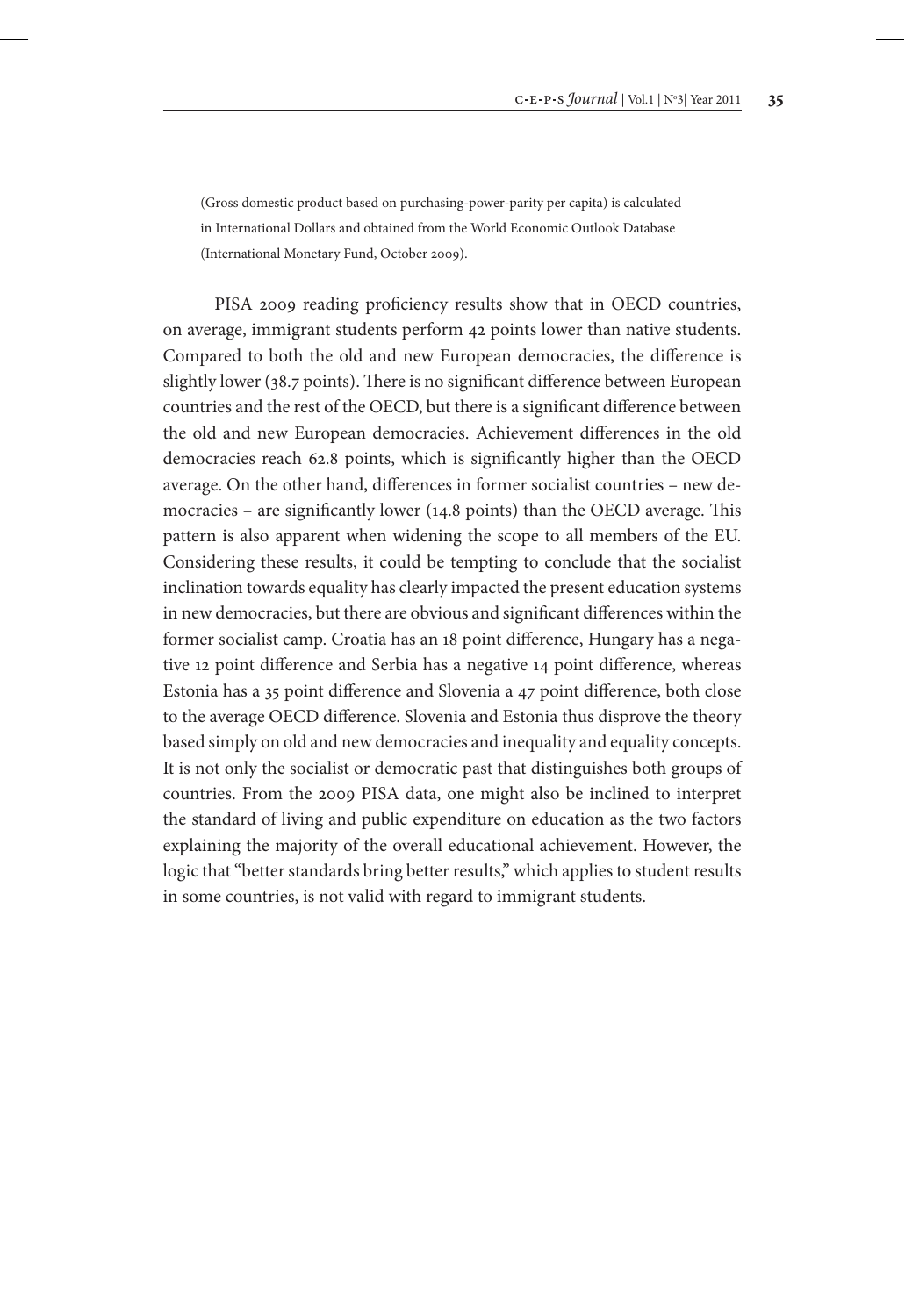|                            |       | <b>Native Students</b> |       | <b>Immigrant Students</b> |  |  |
|----------------------------|-------|------------------------|-------|---------------------------|--|--|
| Country                    | Share | Rank                   | Share | Rank                      |  |  |
| Austria                    | 53    | 8                      | 17.6  | 9                         |  |  |
| Belgium                    | 67.2  | $\overline{2}$         | 36.8  | 5                         |  |  |
| Finland                    | 76.1  | 1                      | 40.5  | $\overline{c}$            |  |  |
| Germany                    | 65.4  | 3                      | 37.4  | 3                         |  |  |
| Norway                     | 63.3  | 5                      | 37    | $\overline{4}$            |  |  |
| Croatia                    | 51.7  | 9                      | 35.9  | 6                         |  |  |
| Estonia                    | 62.8  | $\overline{4}$         | C     | C                         |  |  |
| Hungary                    | 59    | 5                      | 56.8  | $\mathbf{1}$              |  |  |
| Serbia                     | 33.6  | 10                     | 34.4  | 7                         |  |  |
| Slovenia                   | 55.3  | 7                      | 23    | 8                         |  |  |
| OECD Average               | 59.6  |                        | 38.7  |                           |  |  |
| Selected Countries Average | 58.7  |                        | 31.9  |                           |  |  |
| Old Democracies Average    | 64.9  |                        | 33.9  |                           |  |  |
| New Democracies Average    | 52.5  |                        | 37.5  |                           |  |  |

**Table 2**: Share of students at proficiency levels 3 – 6 in reading achievement: native and first generation immigrant students.

Note: The abbreviation C denotes missing data due to too few observations to provide reliable estimates or no observation at all (PISA, 2010c, p. 23). Data were obtained and calculated from the PISA 2009 database.

Table 2 shows significant differences in the number of students who reached proficiency level 3,<sup>5</sup> which is the minimum competency required for future professional success.<sup>6</sup> Achievement gaps are significant both for the native population of students and for the first generation of immigrants. In a number of countries, significant differences exist between the native and immigrant population within the same country.

There are significant differences, for example, in the share of native students at level 3 or higher between Serbia (33.6%) and Finland (76.1%). Yet there is an obvious difference between the share of native Finns reaching level three and the share of immigrants (40.5%) reaching the same level. The proportion of immigrants in Serbia

6 This is most likely true in terms of OECD standards. Additionally, the matter is complex considering differences in cultural capital validation in further education and subsequent employment opportunities and salaries in different countries.

<sup>5</sup> While at proficiency level 2 on the reading scale students only begin to demonstrate reading skills, students at proficiency level 3 are capable of reading tasks of moderate complexity, such as locating multiple pieces of information, making links between different parts of the text and relating the text to familiar everyday knowledge (OECD, 2010a, p. 51) and thus are more likely to experience success in their future life.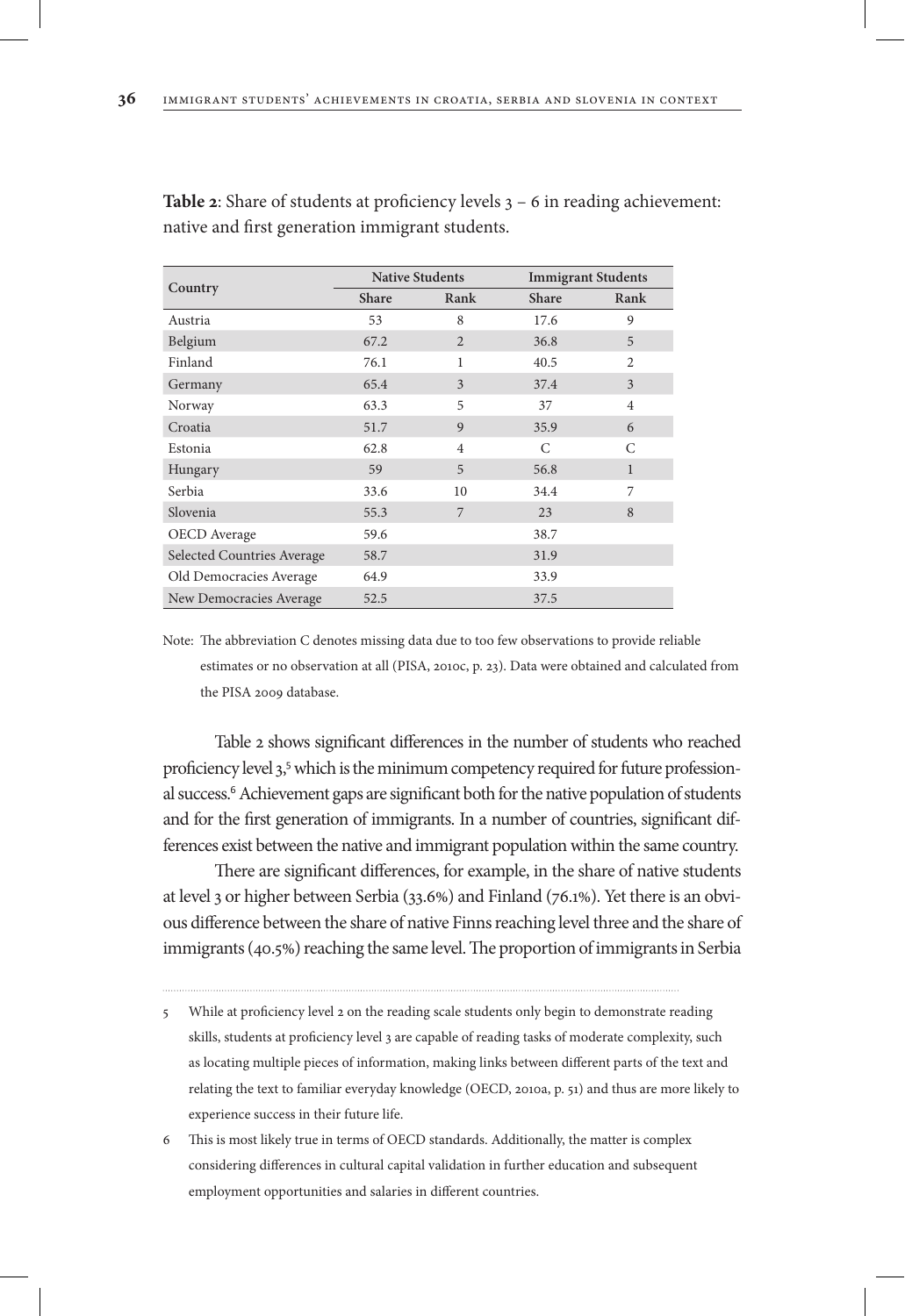(34.4%) who have reached level 3 competency is close to the proportion in Finland and far higher than that in Slovenia (23%) and Austria (17.6%). Hungary's immigrant students perform exceptionally well: 56.8% of first generation students have reached at least proficiency level 3. In Hungary's second generation, the share is 73.7% - close to the Finnish native percentage of 76.1, and far higher than the OECD average for second generation students, which is 45.3%. Generally, however, a pattern does seem to emerge: in countries where native students perform exceptionally well, immigrant students lag behind and do not gain the same benefits from the educational system.

| Country                    | <b>Native Students</b> |                    | Second<br>Generation<br><b>Students</b> |                    | First<br>Generation<br><b>Students</b> |                    | <b>Score Points</b><br>Difference<br>between First<br>and Second |  |
|----------------------------|------------------------|--------------------|-----------------------------------------|--------------------|----------------------------------------|--------------------|------------------------------------------------------------------|--|
|                            | Score<br>Points        | $%$ of<br>Students | Score<br>Points                         | $%$ of<br>Students | Score<br>Points                        | $%$ of<br>Students | Generation<br><b>Students</b>                                    |  |
| Austria                    | 482                    | 84.8               | 428                                     | 10.5               | 385                                    | 4.8                | 43                                                               |  |
| Belgium                    | 519                    | 85.2               | 453                                     | 7.8                | 449                                    | 6.9                | $\overline{4}$                                                   |  |
| Finland                    | 538                    | 97.4               | 493                                     | 1.1                | 449                                    | 1.4                | 44                                                               |  |
| Germany                    | 511                    | 82.4               | 457                                     | 11.7               | 450                                    | 5.9                | $\overline{7}$                                                   |  |
| Norway                     | 508                    | 93.2               | 463                                     | 3.6                | 447                                    | 3.2                | 16                                                               |  |
| Croatia                    | 479                    | 89.3               | 465                                     | 7.2                | 452                                    | 3.5                | 13                                                               |  |
| Estonia                    | 505                    | 92.0               | 470                                     | 7.4                | 470                                    | 0.6                | $\mathbf{0}$                                                     |  |
| Hungary                    | 495                    | 97.9               | 527                                     | 0.9                | 493                                    | 1.2                | 34                                                               |  |
| Serbia                     | 442                    | 90.5               | 464                                     | 5.2                | 446                                    | 4.3                | 18                                                               |  |
| Slovenia                   | 488                    | 92.2               | 447                                     | 6.4                | 414                                    | 1.4                | 33                                                               |  |
| <b>OECD</b> Average        | 499                    | 89.7               | 468                                     | 5.8                | 449                                    | 4.5                | 19                                                               |  |
| Selected Countries Average | 496.7                  | 90.5               | 466.7                                   | 6.18               | 445.5                                  | 3.3                | 21.2                                                             |  |
| Old Democracies Average    | 511.6                  | 88.6               | 458.8                                   | 6.9                | 436                                    | 4.4                | 22.8                                                             |  |
| New Democracies Average    | 481.8                  | 92.4               | 474.6                                   | 5.4                | 455                                    | 2.2                | 19.6                                                             |  |

**Table 3**: Reading achievement of native students and students with an immigrant background (first and second generation).

Note: Data were obtained and calculated from the PISA 2009 database.

In OECD countries, second generation students tend to outperform first generation students by 19 points in the reading test. In the selected countries, the difference amounts to an average of 21.2 points. The difference in reading scores is highest in Finland and Austria, where it exceeds 40 points. At 33 points, Slovenia also has a significant discrepancy. In Estonia, there is no difference in achievement between the two generations. Small gaps were ascertained in Belgium and Germany, where second generation students do not outperform first generation students by more than 4 and 7 points respectively. Large achievement gaps highlight the disadvantages of first generation students, and possibly the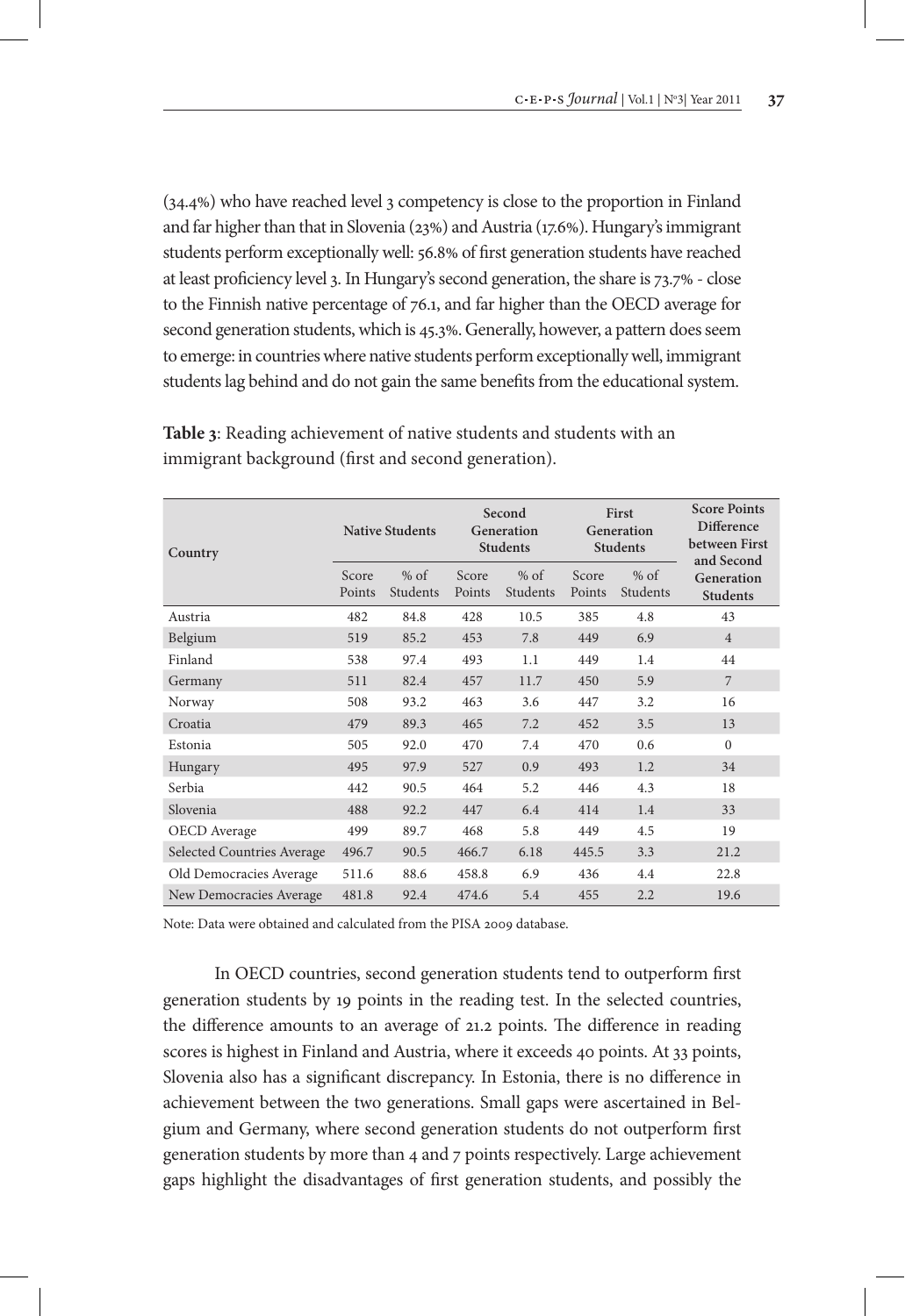different backgrounds across immigrant cohorts; they could also signal positive educational and social mobility across generations (OECD, 2010c, p. 72).

**Table 4**: Reading achievement by immigrant status, before and after accounting for economic, social and cultural status (ESCS) in selected countries.

| Country                    | Difference between<br>Native and Immigrant<br><b>Students before</b><br><b>Accounting for ESCS</b> | Difference between<br>Native and Immigrant<br>Students after<br><b>Accounting for ESCS</b> | <b>Score Point</b><br>Difference |
|----------------------------|----------------------------------------------------------------------------------------------------|--------------------------------------------------------------------------------------------|----------------------------------|
| Austria                    | 67                                                                                                 | 37                                                                                         | 30                               |
| Belgium                    | 68                                                                                                 | 41                                                                                         | 27                               |
| Finland                    | 70                                                                                                 | 60                                                                                         | 10                               |
| Germany                    | 56                                                                                                 | 27                                                                                         | 29                               |
| Norway                     | 52                                                                                                 | 33                                                                                         | 19                               |
| Croatia                    | 18                                                                                                 | 10                                                                                         | 8                                |
| Estonia                    | 35                                                                                                 | 34                                                                                         | 1                                |
| Hungary                    | $-12$                                                                                              | $-11$                                                                                      | $-1$                             |
| Serbia                     | $-14$                                                                                              | $-18$                                                                                      | 4                                |
| Slovenia                   | 47                                                                                                 | 24                                                                                         | 23                               |
| <b>OECD</b> Average        | 43                                                                                                 | 27                                                                                         | 16                               |
| Selected Countries Average | 38.7                                                                                               | 23.7                                                                                       | 15                               |
| Old Democracies Average    | 62.6                                                                                               | 39.6                                                                                       | 23                               |
| New Democracies Average    | 14.8                                                                                               | 7.8                                                                                        | 7                                |

Note: Data were obtained and calculated from the PISA 2009 database.

When examining and presenting performance differences between immigrant and native student groups in an international context, it is essential to consider the different background characteristics of immigrant populations across countries. Family cultural capital, socioeconomic status and other background characteristics reflect situations at the time of immigration (Bourdieu, 1991, pp. 51-52) and also determine the extent to which immigrants are able and willing to adapt to a new environment (Stanat & Christensen, 2006, p. 59). In selected European countries, students with an immigrant background are in general socioeconomically disadvantaged,<sup>7</sup> which explains part of the performance gap between these students and native students. Across OECD countries, immigrant students tend to have a socioeconomic background that is on average 0.4 of a standard deviation lower than their native peers (OECD, 2010c, p. 71). Accounting for ESCS explains 16 score points difference

<sup>7</sup> Socioeconomic background is measured by the PISA index of economic, social and cultural status (ESCS), combining information on parents' education and occupations and home possessions. (OECD, 2010c, p. 29)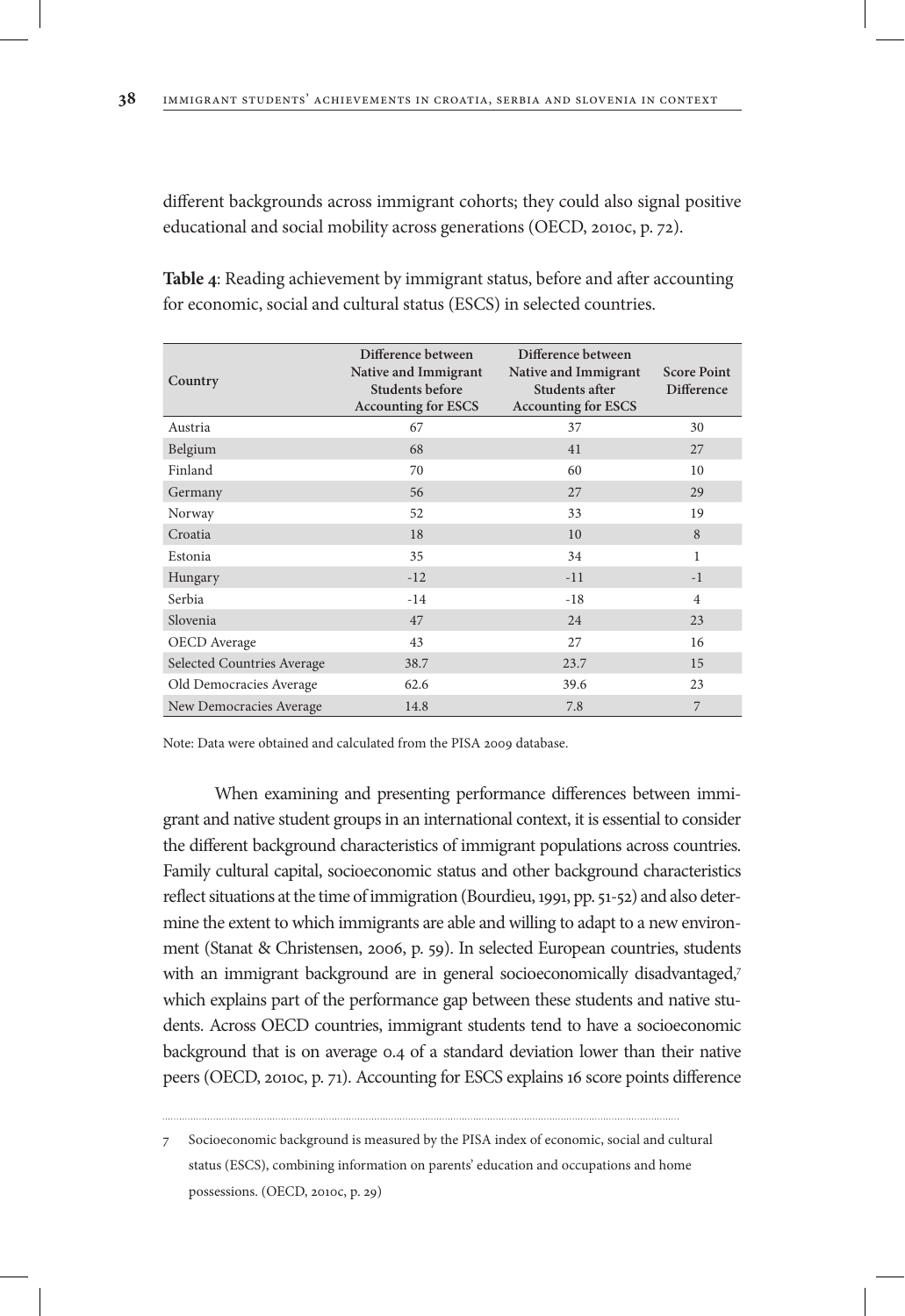between native and immigrant students in OECD countries (15 points in selected European countries). The link is particularly strong in old democracies such as Austria (30 points difference), Germany (29 points) and Belgium (27 points), but the difference is also high in the new democracy Slovenia (23 points), whereas in Hungary, Estonia and Serbia ESCS does not negatively affect immigrant students' performance.

The data point with a degree of certainty to the type of immigration of the respective countries, as well as to the background characteristics of immigrants. Nevertheless, large differences might also allude to the discrimination and low inclusion of immigrants in, for example, the labour market.

Differences in achievement accounted for by students' socioeconomic status illustrate the significant influence of immigrant students' backgrounds. As a result, it is necessary to develop mechanisms that enable students with lower levels of cultural capital to attain this capital in school. Pedagogues (Morais & Neves, 2010) suggest that better conditions for learning, as well as high expectations, are important for better results. However, economic, social and cultural status is not the only predictor of success in education: immigrant students score an average 27 points lower than native students, even after accounting for ESCS, in the OECD and 23.7 points lower in selected countries.

| Country             | Second Gen-<br>eration Students<br>Speaking An-<br>other Language<br>at Home |                 | <b>Second Generation</b><br><b>Students Speaking</b><br>the Language of<br>Assessment at<br>Home |                 | Achievement<br>Difference:<br>Second Gen-<br>eration Students<br>Speaking and<br>not Speaking<br>the Language of<br>Assessment at | Achievement<br>Difference: Native<br>Students and Im-<br>migrant Students<br>who Speak a<br>Language other<br>than the Language<br>of Assessment at |  |
|---------------------|------------------------------------------------------------------------------|-----------------|--------------------------------------------------------------------------------------------------|-----------------|-----------------------------------------------------------------------------------------------------------------------------------|-----------------------------------------------------------------------------------------------------------------------------------------------------|--|
|                     | $%$ of<br><b>Students</b>                                                    | Score<br>Points | $%$ of<br><b>Students</b>                                                                        | Score<br>Points | Home                                                                                                                              | Home, after Ac-<br>counting for ESCS                                                                                                                |  |
| Austria             | 50.6                                                                         | 428             | 18,3                                                                                             | 441             | 13                                                                                                                                | 31                                                                                                                                                  |  |
| Belgium             | 27.4                                                                         | 422             | 24.2                                                                                             | 480             | 58                                                                                                                                | 48                                                                                                                                                  |  |
| Finland             | 28.4                                                                         | 476             | 15.9                                                                                             | $\mathcal{C}$   | C                                                                                                                                 | 69                                                                                                                                                  |  |
| Germany             | 33.1                                                                         | 448             | 33.3                                                                                             | 483             | 35                                                                                                                                | 33                                                                                                                                                  |  |
| Norway              | 35.0                                                                         | 453             | 18.1                                                                                             | 484             | 31                                                                                                                                | 40                                                                                                                                                  |  |
| Croatia             | 1.4                                                                          | $\mathsf{C}$    | 65.8                                                                                             | 466             | $\mathcal{C}$                                                                                                                     | $\mathcal{C}$                                                                                                                                       |  |
| Estonia             | 9.7                                                                          | 454             | 82.9                                                                                             | 472             | 18                                                                                                                                | 50                                                                                                                                                  |  |
| Hungary             | 1.7                                                                          | $\mathcal{C}$   | 41.0                                                                                             | 527             | $\mathcal{C}$                                                                                                                     | C                                                                                                                                                   |  |
| Serbia              | 1.1                                                                          | C               | 53.5                                                                                             | 466             | C                                                                                                                                 | $\mathcal{C}$                                                                                                                                       |  |
| Slovenia            | 41.9                                                                         | 439             | 40.3                                                                                             | 466             | 27                                                                                                                                | 27                                                                                                                                                  |  |
| <b>OECD</b> Average | 20.7                                                                         | 462             | 32.3                                                                                             | 481             | 19                                                                                                                                | 35                                                                                                                                                  |  |

**Table 5**: Reading achievement of native students and students with an immigrant background who speak a language other than the language of instruction at home.

Note: The share of students is calculated from the immigrant student population and not from the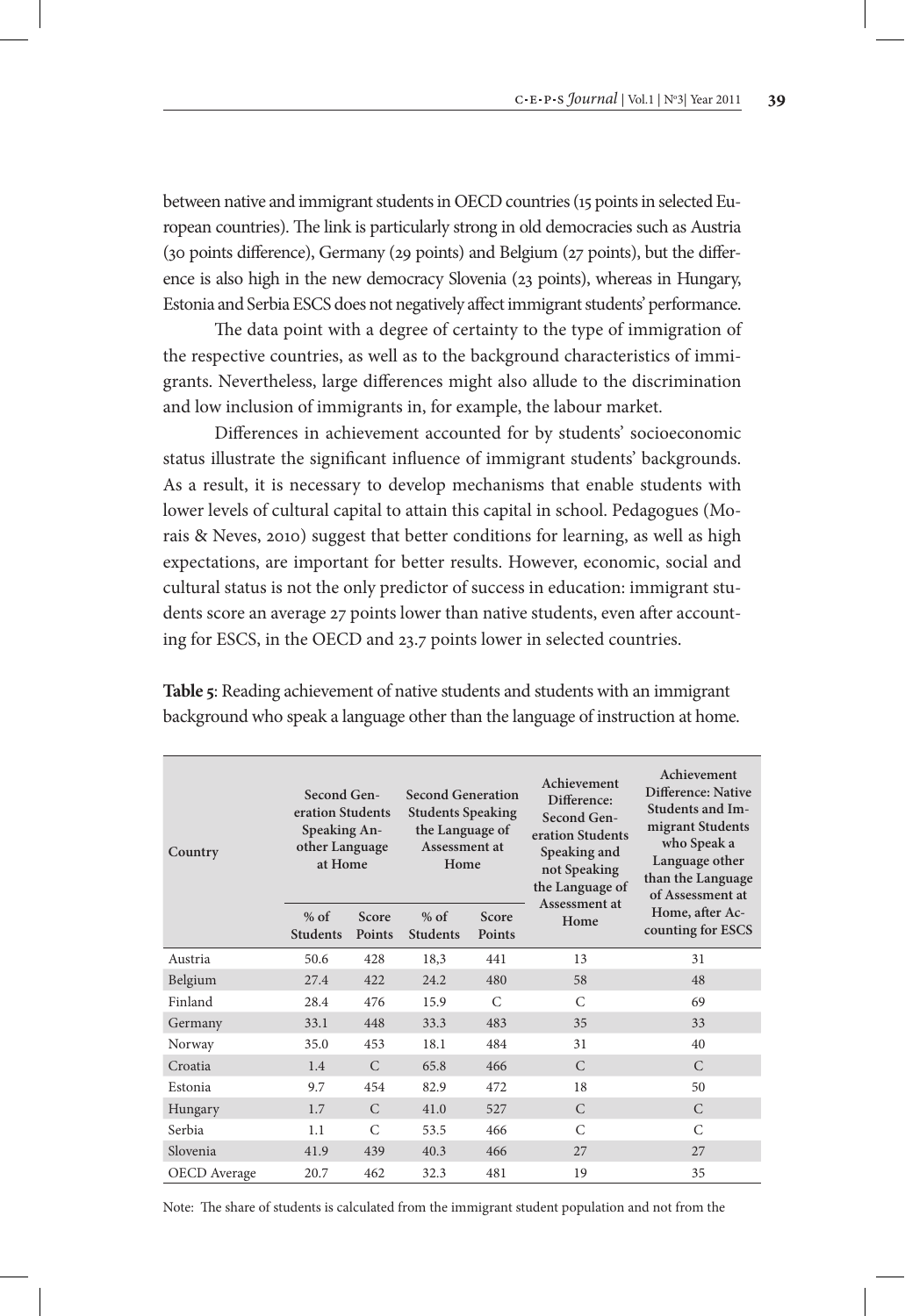general population. The abbreviation C denotes missing data (see notes for Table 2). Data were obtained and calculated from the PISA 2009 database.

Another factor important for immigrant students' achievements is language, particularly when the language spoken at home is different from that used at school. After accounting for socioeconomic background, immigrant students whose households speak a language other than the PISA assessment language tested on average 35 points lower than non-immigrant students who spoke the instruction language at home. In selected countries, the difference is smaller by one point. The language spoken at home accounts for the highest number of score points of immigrant students in Finland (69 points), Estonia (50 points) and Belgium (48 points). It also explains a difference of 27 score points or more in other countries, except in Croatia, Hungary and Serbia, where the share of students speaking a different language at home is very small. In Hungary, slightly more than 6% speak a different language at home, and in Croatia and Serbia the share is 3% or less.

**Table 6**: Score point differences in reading achievement for immigrant students after accounting for enjoyment in reading and summarising strategies.

| Country                    | <b>Score Point Difference</b> |
|----------------------------|-------------------------------|
| Austria                    | 32.2                          |
| Belgium                    | 38.7                          |
| Finland                    | 40.1                          |
| Germany                    | 13.8                          |
| Norway                     | 16.7                          |
| Croatia                    | 8.4                           |
| Estonia                    | 26.1                          |
| Hungary                    | $-9.9$                        |
| Serbia                     | $-13.2$                       |
| Slovenia                   | 9.3                           |
| <b>OECD</b> Average        | 20.5                          |
| Selected Countries Average | 16.2                          |
| Old Democracies Average    | 28.3                          |
| New Democracies Average    | 4.1                           |

Note: Data were obtained and calculated from the PISA 2009 database.

There is an additional factor that influences educational achievement but is less commonly analysed: enjoyment in learning and learning strategies. PISA reveals that in OECD countries, boys are on average 39 points behind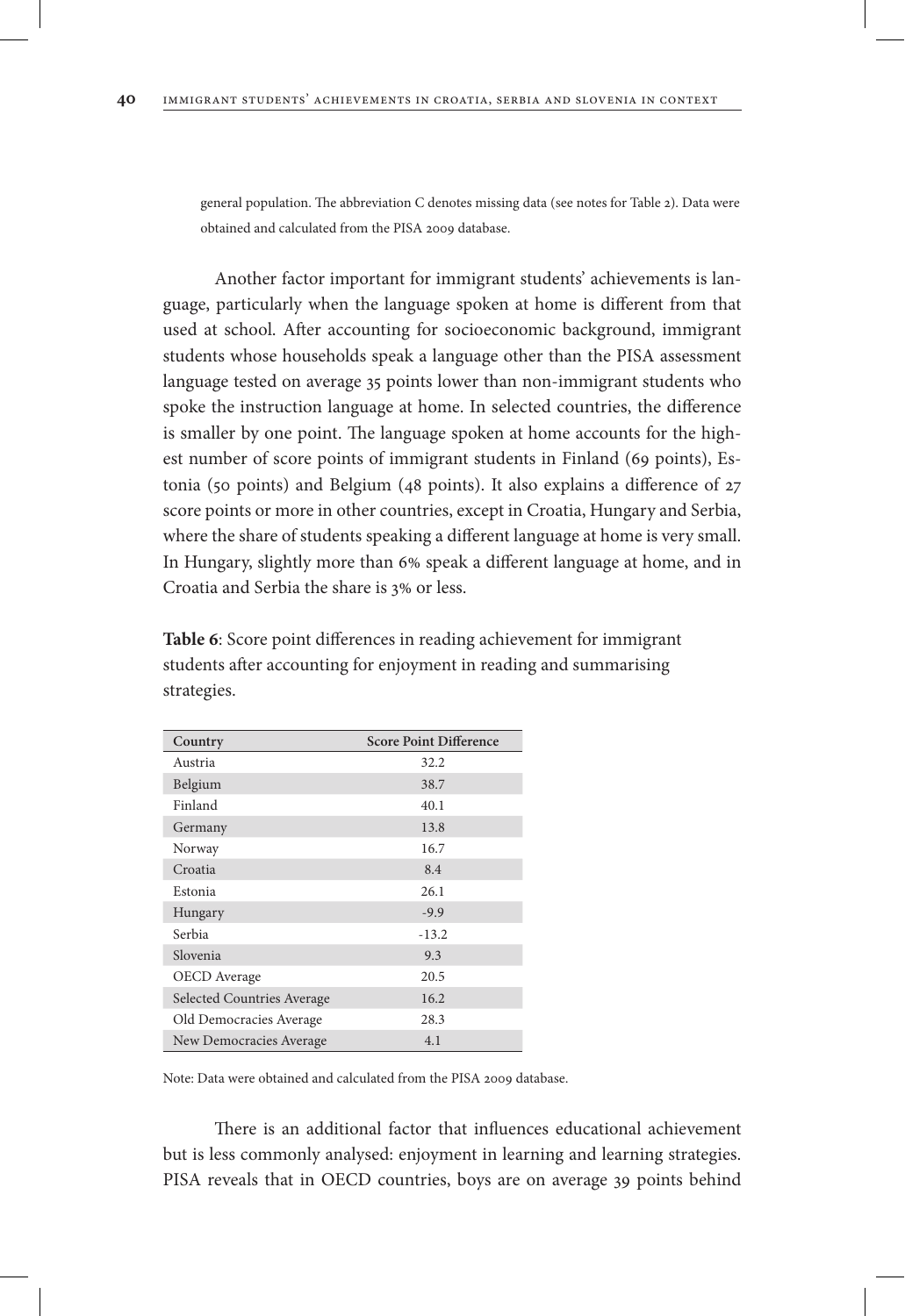girls in reading and suggests that differences in the way boys and girls approach learning, and how engaged they are in reading, account for most of the gap in reading performance (OECD, 2010d, p. 13). Stanat and Christensen (2006) claim that the PISA 2003 assessment depicts immigrant students as motivated learners and learners with positive attitudes toward school. Such motivation can hardly persist if the student does not enjoy reading. A review of the PISA 2009 assessment shows that in OECD countries immigrant students on average demonstrate lower levels of enjoyment in reading and use less efficient summarising strategies, both possibly contributing to decreased results of 20.5 points. The link is particularly strong in Finland, where engagement in reading and learning strategies account for 40.1 score points, although it also exceeds 30 points in Austria and Belgium. In Slovenia, immigrant students would perform 9.3 points better if they reached the same level of enjoyment and awareness of learning strategies as native students. In Croatia, Hungary and Serbia, immigrant students enjoy reading and use affective learning strategies to a similar extent as native students. It is important to recall that immigrant students in the latter three countries have on average a similar socioeconomic status to their native peers, and that they nearly all speak the language of instruction at home as well. The importance of these factors is confirmed by the low achievement gaps between native and immigrant students in all three countries. Because learning dispositions tend to be co-dependent with language proficiency, countries where language and enjoyment in reading account for differences between immigrant and native students should put more effort into improving the learning strategies and language skills of immigrant children, in order to, in turn, raise their level of learning enjoyment. In addition, children's aspirations often depend on the aspirations of their parents and those related to their socioeconomic status (Rothon, 2007, p. 315), which again indicates the importance of the overall inclusion of immigrants in society.

Finally, in addition to socioeconomic background, language used at home and students' attitude towards learning and learning strategies, PISA also assesses school-related factors, including the distribution of immigrant students across schools or the quality of teacher staff. These data tend not to be comparable and thus are not included in the present analysis. Specifically, school tracking already occurs in some countries at the age of 10, while in others it occurs just a few months before the PISA assessment (at the age of 15), and in the rest a few months after the assessment.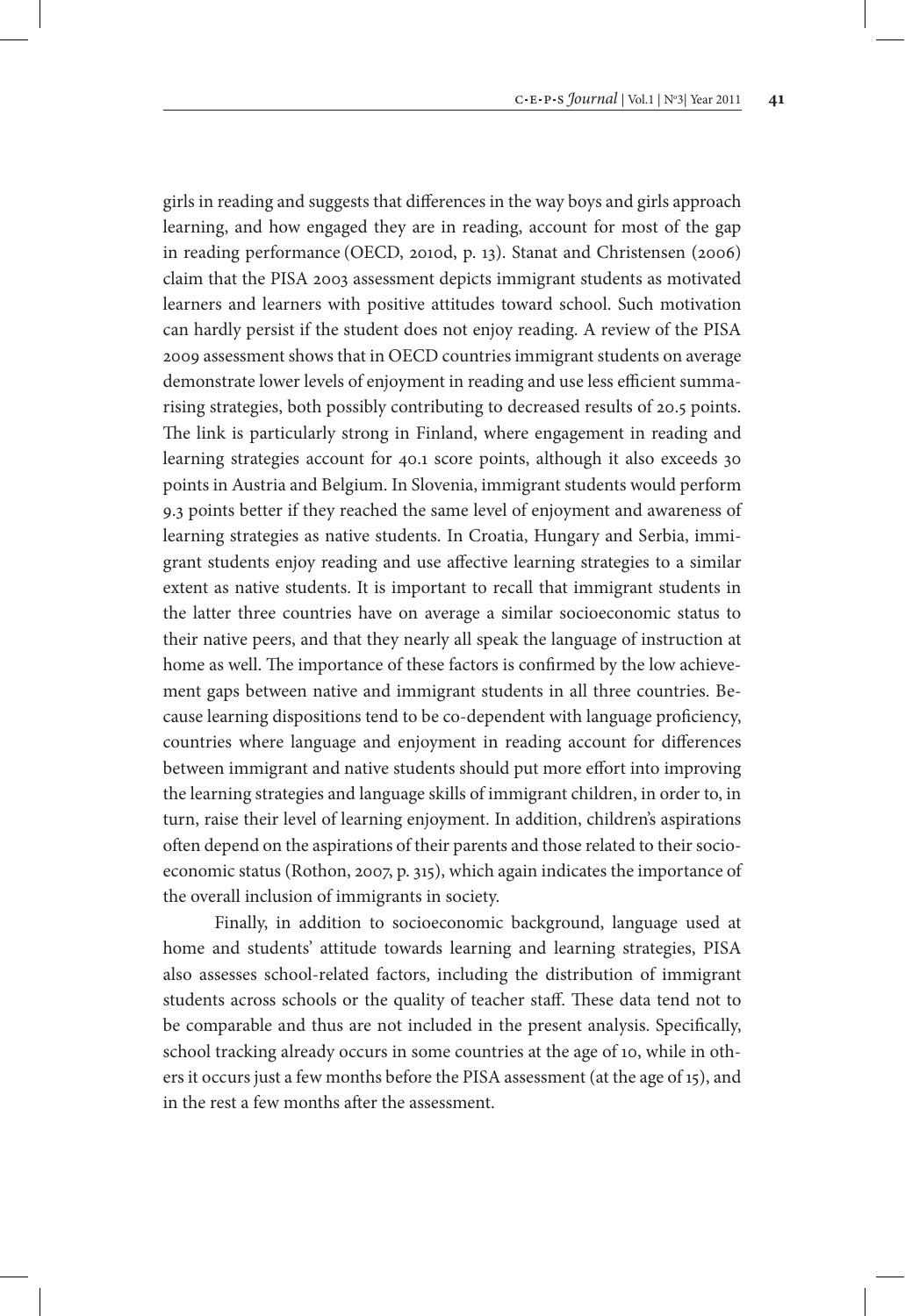# **Croatia, Serbia and Slovenia in the Migration Regime Context**

Assuming an accurate explanation of the respective differences and similarities in education achievements requires more than just a European, socialist or Yugoslav comparison and context, the present section analyses the educational achievement of immigrant students in Slovenia, Croatia and Serbia, taking into account national peculiarities. The three countries with statehistorical, linguistic and cultural ties are – twenty years after Yugoslavia<sup>8</sup> - new European democracies and, after wars, partitions, etc, the strongest economies emerging from the former common state. They are, however, also countries with considerable differences in their development and comparative educational achievements. What is more, they have different immigration histories.

**Table 7**: GDP (PPP) per capita and average PISA achievements (score points) in Croatia, Serbia and Slovenia.

| Country  | GDP (PPP) | Reading | <b>Mathematics</b> | <b>Science</b> |
|----------|-----------|---------|--------------------|----------------|
| Serbia   | 10,991    | 442     | 442                | 443            |
| Croatia  | 16,474    | 476     | 460                | 486            |
| Slovenia | 28,893    | 483     | 501                | 512            |

Note: Data on GDP (PPP) are presented in International Dollars and were obtained from the World Economic Outlook Database (International Monetary Fund, October 2008). Reading results were obtained from the PISA 2009 database, mathematics results from the PISA 2003 database, and science results from the PISA 2006 database.

We see that GDP (PPP) per capita for Slovenia is more than double of Serbia's, while the GDP (PPP) per capita for Croatia is in between the two. Their PISA results are distributed in the same manner: Slovenia has the highest GDP and the highest average PISA results. However, Slovenia also demonstrates the largest difference between native and immigrant students' achievement in reading, with an exceptionally low proportion of first generation immigrant students reaching at least level 3 of reading proficiency. In Croatia, where GDP is somewhat lower than in Slovenia, the achievement gap between immigrant and native students is relatively small. Serbia has the lowest GDP of the three countries, and immigrant students in Serbia perform better than their native peers.

8 Cf. Hudson and Bowman (Eds.) (2011) – After Yugoslavia.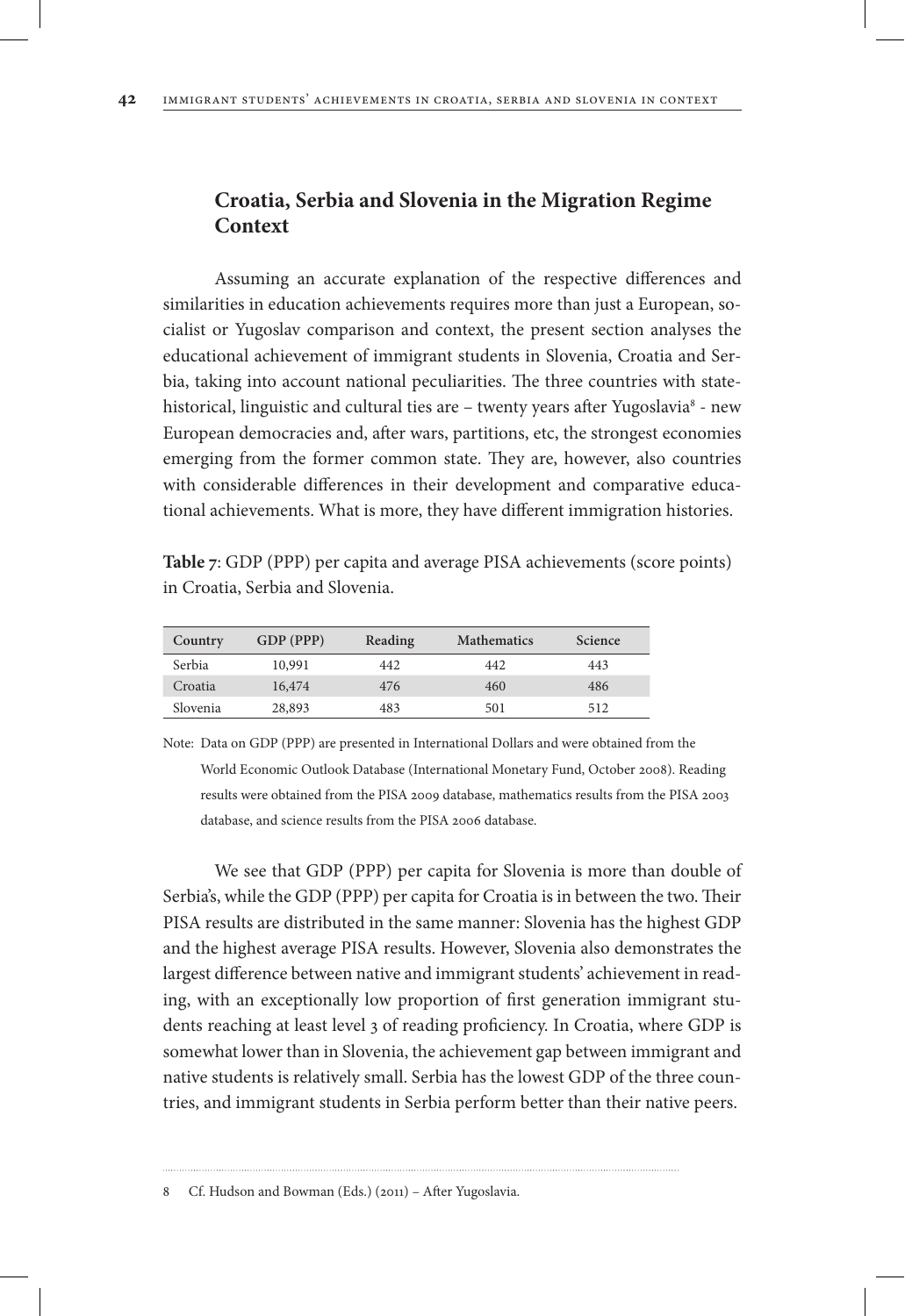| Country  | <b>Native Students</b> | <b>Immigrant Students</b> |
|----------|------------------------|---------------------------|
| Serbia   | 443                    | 457                       |
| Croatia  | 479                    | 462                       |
| Slovenia | 489                    | 447.5                     |

**Table 8**: Reading achievement of native students compared to the average immigrant achievement in Croatia, Serbia and Slovenia (score points).

Note: Data were obtained from the PISA 2009 database.

Providing context for the PISA 2009 results in Serbia, Croatia and Slovenia offers some immediate explanations of the results. The facts presented indicate that the higher achievement of immigrant students in Serbia, the relatively small gap in Croatia and the considerable difference in Slovenia is not solely a function of the economy. It is also clear that the increased achievement gap is not a result of smaller differences between native and immigrant students in formerly socialist countries. Another possibility could be that the results are a function of different education systems. Previous research suggests that a late school starting age and early school differentiation have a negative impact on the achievement of immigrant children (Crul & Schneider, 2009; Schütz & Wößmann, 2005). However, comparison reveals that all three systems have maintained their former structure, including prolonged primary education. The wider inclusion of children in Slovenia in pre-primary education<sup>9</sup> and the structure of the education systems, including their inclusiveness, do not support the idea of any difference occurring as a result of different educational arrangements.

Thus, another hypothesis emerges: in migration regimes, one should search for an explanation of different immigrant students' achievements before considering the educational reasons for the difference. Even though coherent national models of integration or incorporation are elusive (Freeman, 2004, p. 945), rendering it difficult to present coherent migration regimes, such categorisation can serve as a helpful tool in understanding state policies and their effects, even if they are not part of wider strategies. Coherence is not as important to this inquiry as the consequences of policies, practises or reactions in relation to questions of who

<sup>9</sup> According to the Statistical Office of Republic of Slovenia, 73.9% of children of an appropriate age were included in pre-primary education in the school year 2009/2010 (http://www.stat. si/eng/novica\_prikazi.aspx?id=3139). The Ministry of Science, Education and Sports of the Republic of Croatia reports an enrolment rate of 58% for the same school year (http://public. mzos.hr/Default.aspx?sec=2195) and the Ministry of Education and Science of the Republic of Serbia reports an enrolment rate of 47%. (http://www.mpn.gov.rs/aktuelnosti.php?id=4171)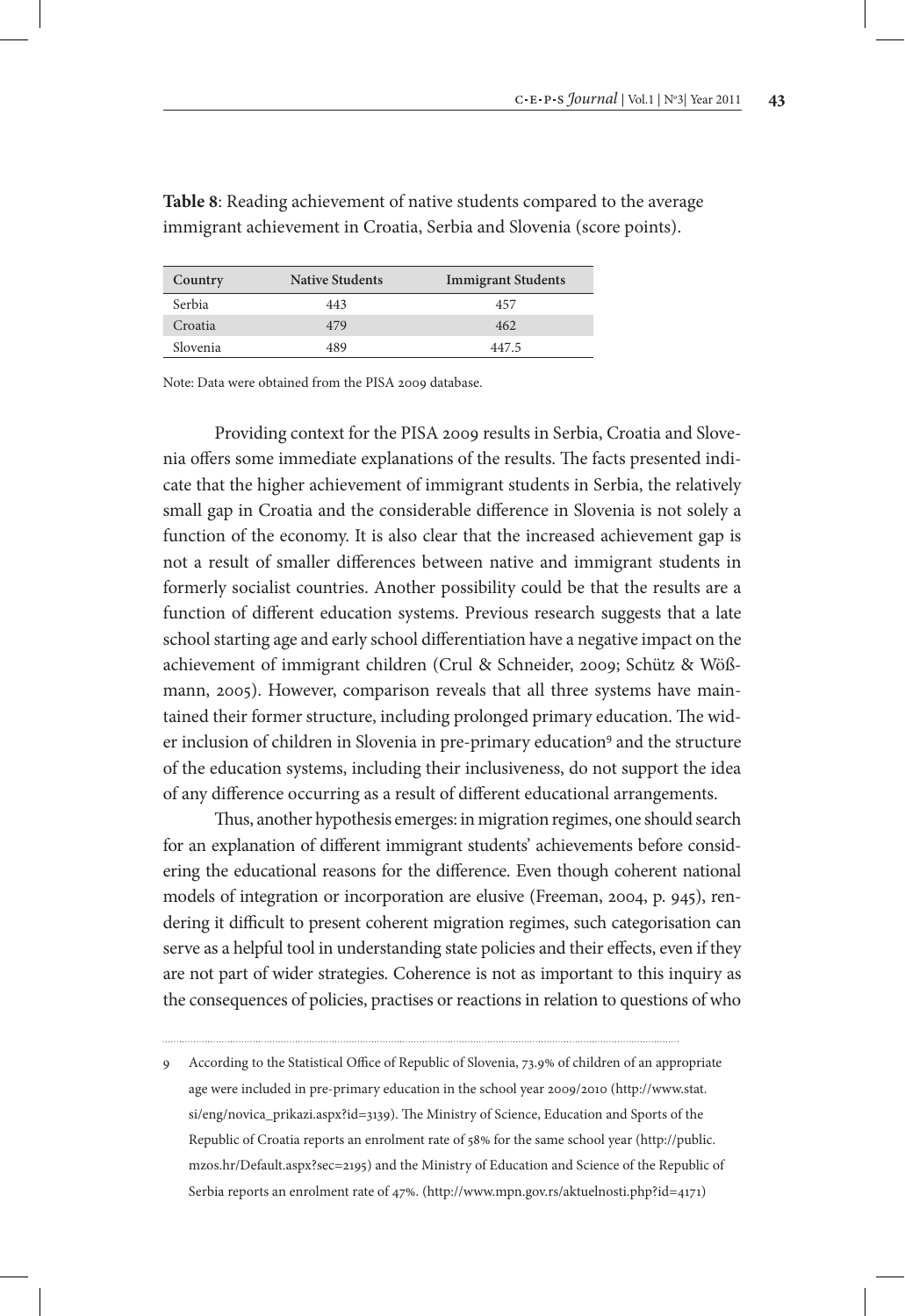immigrates and why, and how immigrants are included and accepted in society.

**Table 9**: Share of immigrant students and reading achievement in Croatia, Serbia and Slovenia.

|          |      | <b>Native Students</b> | <b>First Generation</b><br><b>Students</b> |                 | Second<br><b>Generation Students</b> |                 | <b>First and Second</b><br>Generation |                 |
|----------|------|------------------------|--------------------------------------------|-----------------|--------------------------------------|-----------------|---------------------------------------|-----------------|
| Country  | %    | Score<br>Points        | %                                          | Score<br>Points | $\%$                                 | Score<br>Points | %                                     | Score<br>Points |
| Croatia  | 89.3 | 479                    | 3.5                                        | 452             | 7.2                                  | 465             | 10.7                                  | 461             |
| Serbia   | 90.5 | 442                    | 4.3                                        | 446             | 5.2                                  | 466             | 9.5                                   | 457             |
| Slovenia | 92.7 | 488                    | 1.4                                        | 414             | 6.4                                  | 447             | 7.8                                   | 441             |

Note: Data were obtained and calculated from the PISA 2009 database.

Croatia and Serbia have only recently become countries of wider immigration. They faced massive, mainly forced, migration following the wars in the 1990s. On the other hand, Slovenia was and is a country of low skilled labour immigration, which is procured directly via work permits for certain professions only.<sup>10</sup> What does PISA indicate in this regard? There are no considerable differences in the proportion of immigrant population in the respective countries; however, Croatia and Serbia have an important share of first generation students (33% and 45% of all immigrant students). Combining these facts with immigration statistics suggests that most immigrant students in Croatia and Serbia have a history of forced migration in their families. By contrast, Slovenia has only 18% first generation immigrant students (cal. from OECD, 2010b, p. 170), and nearly all of them are children of labour immigrants.

**Table 10**: Native and immigrant students' reading achievement before and after accounting for economic, social and cultural status.

| Country             | Difference in ESCS between Na-<br>tive/Immigrant Students | <b>Immigrant Students' Score Points</b><br>Difference after Accounting for ESCS |
|---------------------|-----------------------------------------------------------|---------------------------------------------------------------------------------|
| Croatia             | 0.26                                                      |                                                                                 |
| Serbia              | 0.11                                                      |                                                                                 |
| Slovenia            | 0.62                                                      | 23                                                                              |
| <b>OECD</b> Average | 0.44                                                      | 16                                                                              |

Note: Data were obtained from the PISA 2009 Database.

10 At the beginning of 2009, 14.6% of persons in employment in Slovenia were born abroad. In comparison to the native population, these immigrants have lower average education, are employed largely in construction and manufacturing and have low enrolment in tertiary education (SURS, 2010).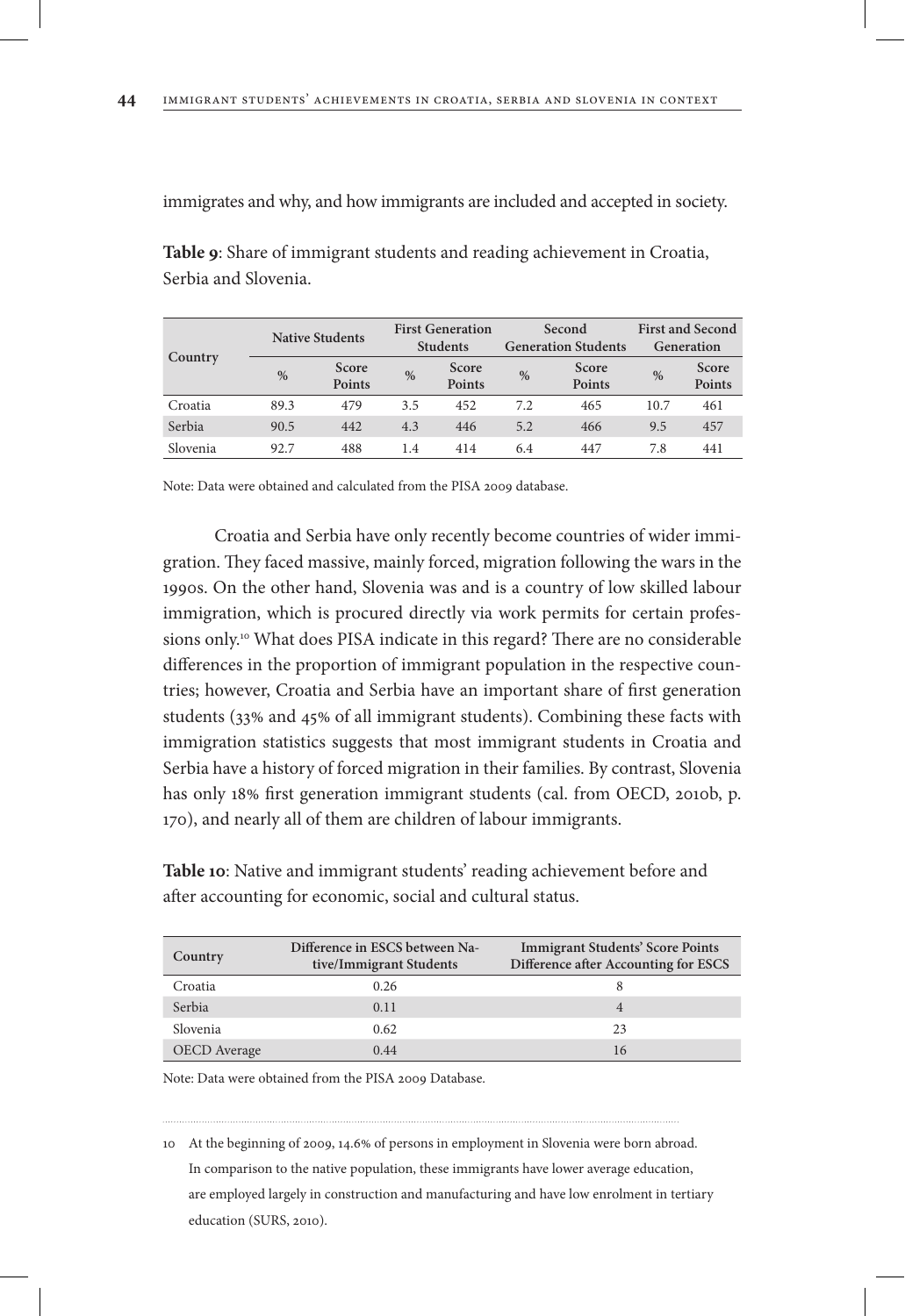Comparing the economic, social and cultural status of immigrant and native students in the respective countries (Table 10), the differences are the highest in Slovenia, where after accounting for ESCS the gap narrows to 23 points (8 points in Croatia and 4 points in Serbia). Even if forced migration is unplanned and unpredicted, it seems that it involves people whose average socioeconomic status is higher than in the case of low skilled labour immigration. However, PISA assessments do not gather data on the ESCS of immigrants at the time they entered the country. Furthermore, the socioeconomic position of immigrant families also depends on their further inclusion in society.

Castels (1995) defines three broad approaches to ethnic diversity, all of which are closely linked to historical patterns of nation-state formation: differential exclusion (most clearly expressed in countries with "guest worker" immigration), assimilation (post-colonial countries) and multiculturalism (Australia, Canada, Sweden, USA). Applying this model to the PISA assessment results, immigrant students in general perform best in multicultural societies and worse under the pressure of differential exclusion. The latter best describes the Slovenian pattern of integration. Croatia and Serbia may be classified by introducing a further developed and differentiated concept of "new immigration states" (cf. OECD, 2006, pp. 18-21; OECD, 2010f, pp. 24-27), with immigration specified as forced, of a wide social spectrum, with little or no language distance and occurring as part of a process of ethnic homogenisation. As a result, the inclusion of immigrants in Croatia and Serbia was faster and less problematic than in Slovenia. Since most immigrants were ethnic Croats or Serbs, they integrated and gained citizenship rights quickly. In Croatia in 1991 and 1992, more than 400,000 refugees from Bosnia and Herzegovina registered; it is estimated that 120,000 of these acquired Croatian citizenship (UNHCR, 2010).<sup>11</sup> In 1996, Serbia received more than half a million refugees, most of them ethnic Serbs from Croatia and Bosnia and Herzegovina; more than 200,000 of them gained Serbian citizenship (Republika Srbija, 2008).12 On the other hand, immigrants in Slovenia are not

<sup>11</sup> The Croatian census from 2011 reveals that the largest group of residents born outside the country were born in Bosnia and Herzegovina (456,580), Serbia and Monte Negro (86,830), Slovenia (21,985) and Macedonia (10,329); other countries do not achieve a figure of 10,000 people. (Kupiszewski, 2010, p. 121.)

<sup>12</sup> The Serbian census from 2002 reveals that the largest group of residents born outside the country were born in Bosnia and Herzegovina (381,659), followed by Croatia (351,263), Monte Negro (72,033), Macedonia (54,747) and Slovenia (13,128). (Kupiszewski, 2010, p. 134)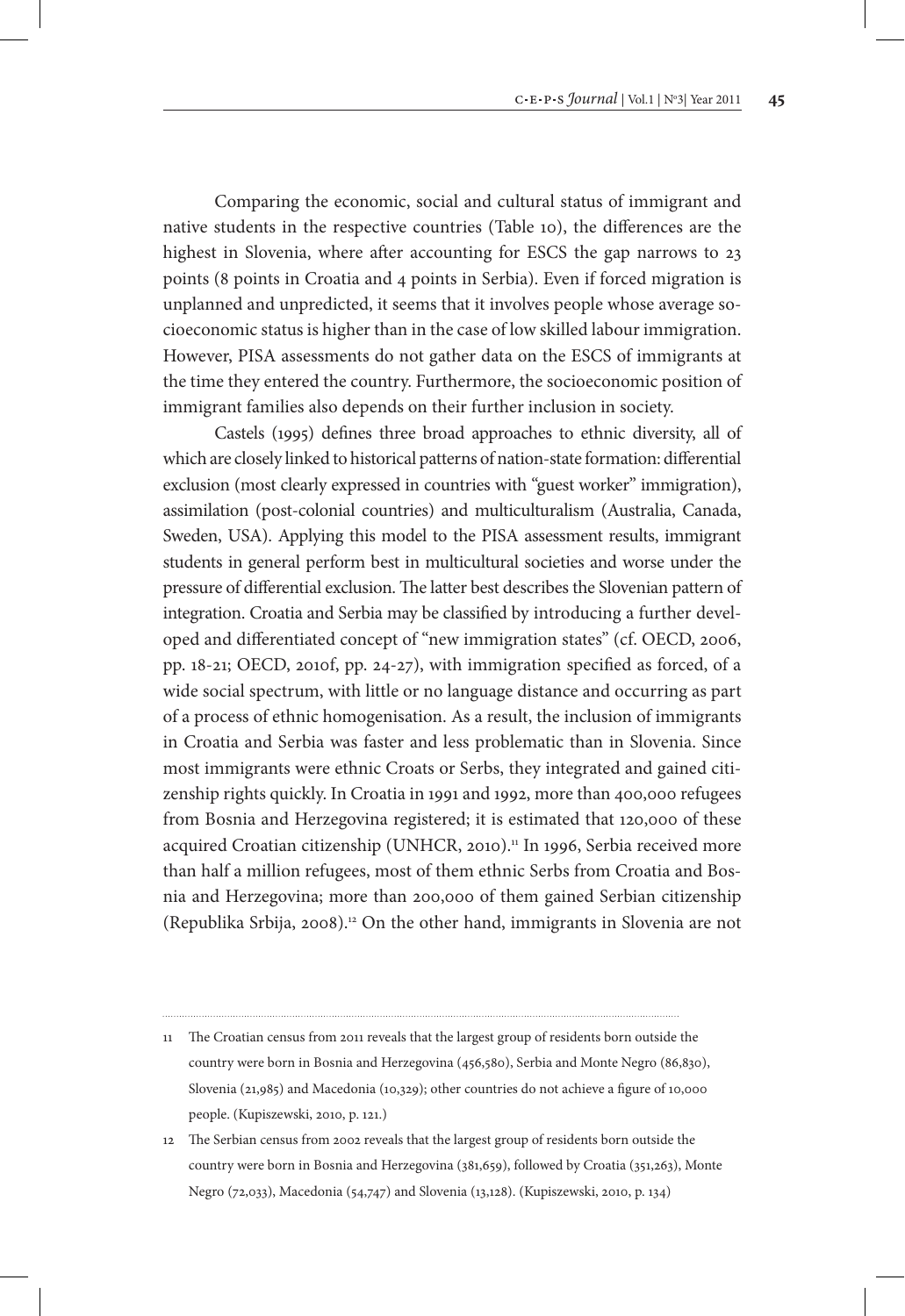ethnic Slovenes. They struggle for years to obtain citizenship<sup>13</sup> and are excluded from equal participation in the labour market and other spheres of social life, such as political participation. Of nearly 170,000 residents born in another country, the vast majority were born in one of the republics of former Yugoslavia<sup>14</sup> (SURS, 2002). Recalled data from PISA 2009 that are complementary to the statistics presented above: 3% of immigrant students in Croatia and 2.7% in Serbia report that they speak a language other than the language of instruction at home. In Slovenia, the share is considerably higher: 13.5% among first generation and 41.9% among second generation students. By accommodating to the language of instruction and the rationale of national education, second generation students in Slovenia have closed the gap between themselves and native students by three quarters of a school year. This difference is considerably smaller in Croatia (14 points), while in Serbia first generation immigrant students already outperform their native peers (Table 9). Here again differences in the results arise from differences in migration regimes and from the background characteristics of the immigrant population.

It is important to note that the immigration regime in Slovenia was<sup>15</sup> and is considered similar to German "guest worker" immigration. Slovenia has long considered immigrants to be "foreigners" and "others" whose presence is not permanent. Societal integration such as inclusion, education and enabling a place for immigrants to maintain an identity other than Slovenian have not been prime social or political goals. In parallel, in the time of Yugoslavia, immigrants did not perceive Slovenia as a foreign country; while it actually wasn't, their approach to teaching the Slovenian language and to education in general was indifferent. For the Slovenian population, political stratum, as well as for immigrants themselves, immigrants were and were not immigrants and none of them clearly decided how to treat the new situation (Kobolt, 2002). After the breakup of Yugoslavia, the political situation changed; Slovenia officially became a foreign country, but the relationship of native Slovenes towards immigrants and vice-versa did and did not change – both feel historically and

- 14 67,670 were born in Bosnia and Herzegovina, 49,418 in Croatia, 6,437 in Yugoslavia (now the independent countries of Serbia and Monte Negro) and 27,238 in Macedonia. (SURS, 2002).
- 15 From 1962 to 1990, some 270,000 immigrants from other Yugoslav republics moved to Slovenia in search of work. They were mainly unskilled and semiskilled workers. (Rizman, 1999, p. 157).

<sup>13</sup> While most inhabitants with immigrant backgrounds do eventually receive Slovene citizenship (Bešter, 2003, p. 282), the "guest worker" logic persists. In 2010, a total of 40,688 work permits were issued; most people with these permits were workers who had already been working in Slovenia for some time and were merely extending their employment (Employment, 2011).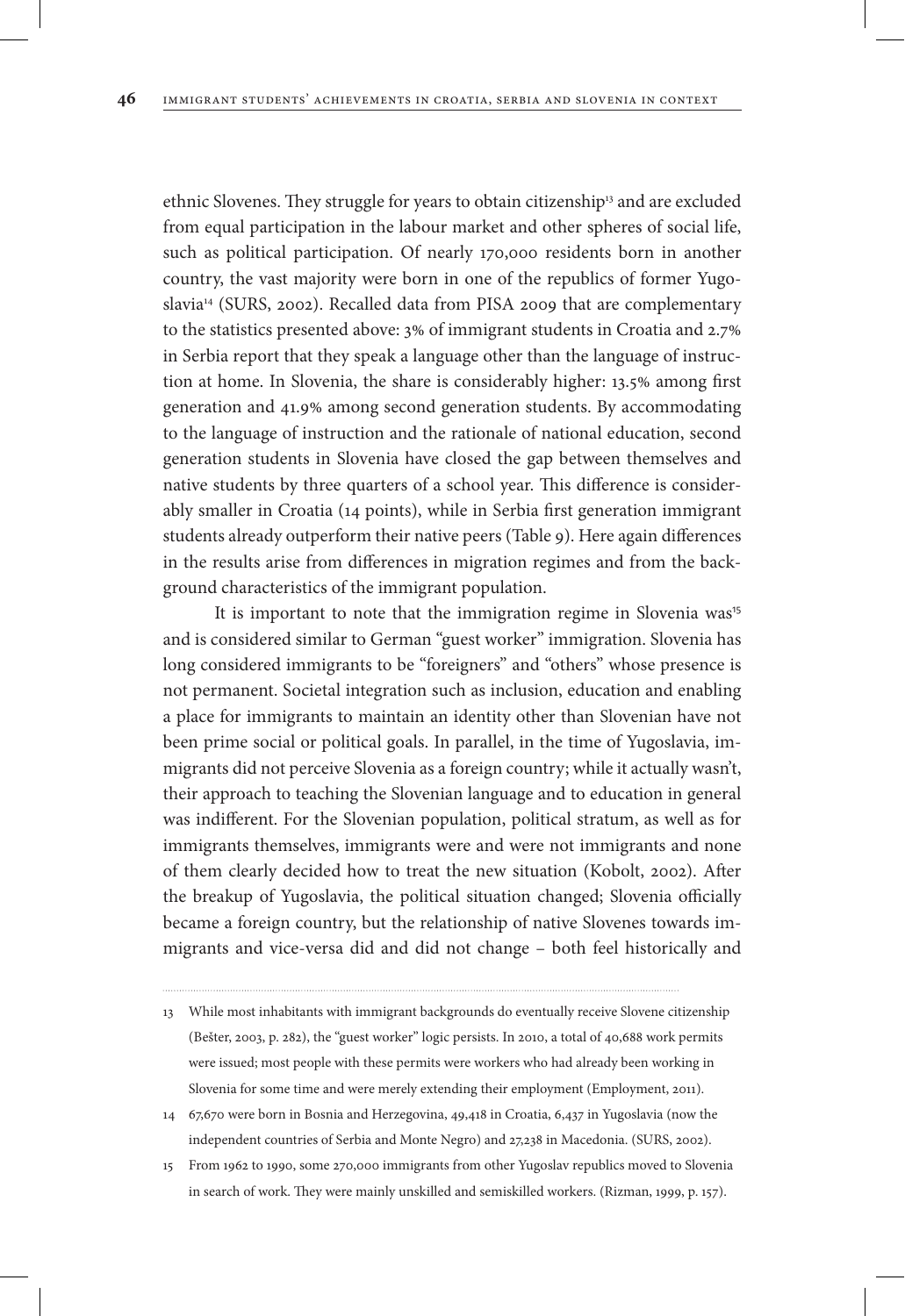culturally connected, while at the same time treating each other as different. In a way, this makes the situation schizophrenic: achievement differences of immigrant students are identified but not properly addressed. The story is different in the case of migration to Croatia and Serbia. There the immigration was mostly part of the enforced process of ethnic homogenisation. Accordingly, educational integration in Serbia and Croatia was conceptually and linguistically less problematic than in Slovenia.

#### **Conclusion**

Achievement gaps between immigrant and native students indicate failures in assuring educational equity in most countries assessed by PISA 2009 (42 score points in the OECD on average). Differences of this extent put the future prospects of considerable and growing parts of the population, and the societies in which they live, at potential risk.

Analyses of PISA 2009 results for 10 selected European countries (Austria, Belgium, Croatia, Estonia, Finland, Germany, Hungary, Norway, Serbia and Slovenia) reveal that on average native students perform better in old democracies. However, the achievement gap between native and immigrant students is on average larger in old democracies than in post-socialist countries. The presented observation suggesting that the divide between old and new democracies could be one of the explanatory mechanisms is, however, also misleading, as, especially in the group of post-socialist countries, results vary considerably. Whereas the gaps in Estonia (35 points) and Slovenia (47 points) are close to the OECD average, the difference is considerably smaller in Croatia (18 points), while in Hungary and Serbia immigrant students perform better than native students.

 Moreover, neither exceptionally good overall performance nor small achievement gaps guarantee a larger share of students with immigrant status achieving proficiency level 3, which promises professional success in the future. According to this criterion, old and new democracies perform similarly badly. For example, in Finland, the share of all students reaching proficiency level 3 is exceptionally high (76.1%), and even though it is low in Serbia (33.6%), the total proportion of immigrants reaching level 3 or more is similar in both countries (40.5% and 34.4% respectively).

Immigrants' socioeconomic background explains a large part of the differences in achievement, especially in old democracies such as Austria, Belgium and Germany, but also in one new democracy: Slovenia. The link between lower achievement and not speaking the language of instruction at home is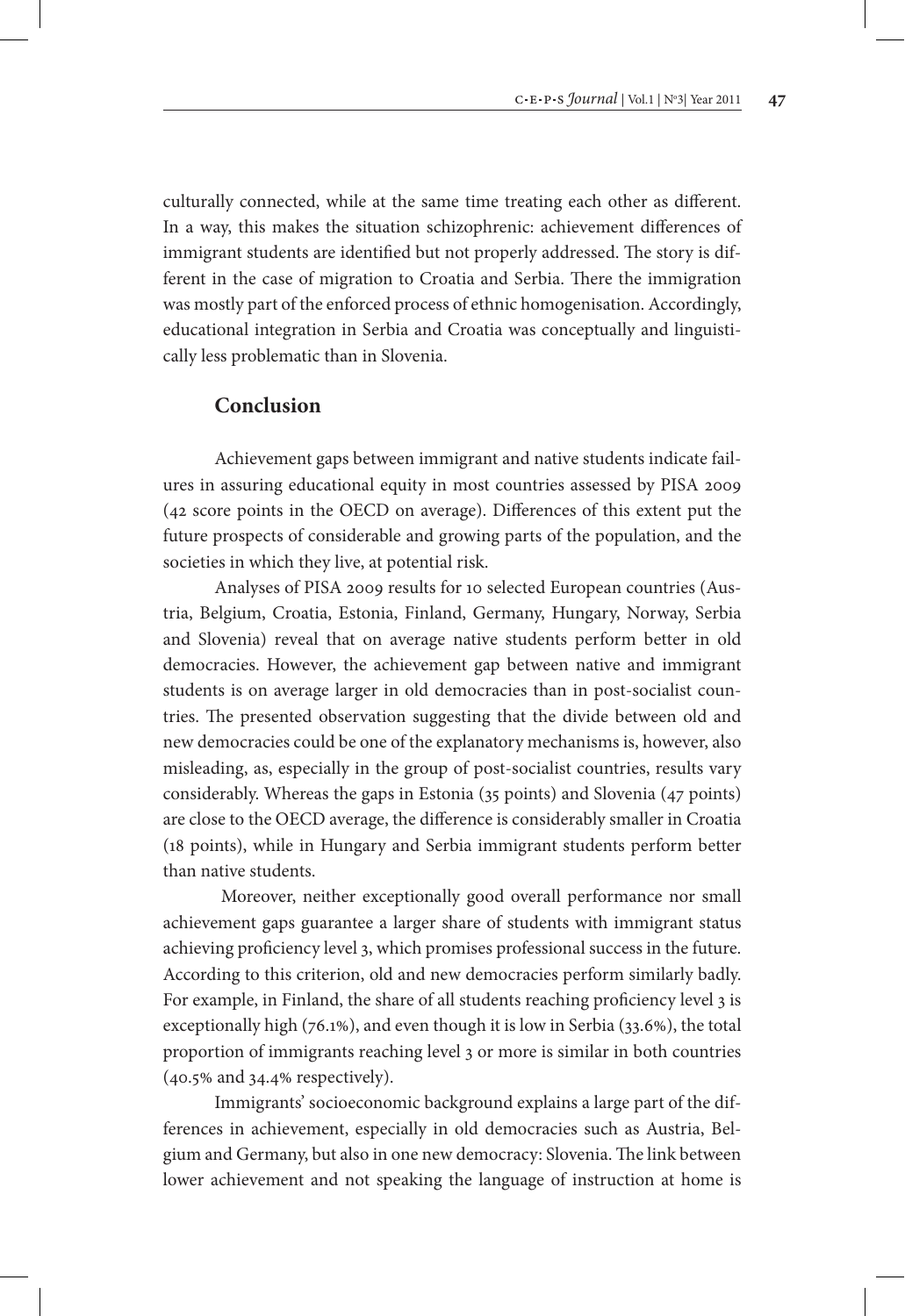particularly strong in Finland, Estonia and Belgium, and plays an important role in other countries, with the exception of Croatia, Hungary and Serbia, where the percentage of immigrant students speaking another language at home is low (6.6% in Hungary and 3% or less in Croatia and Serbia). From the results presented, initial policy recommendations can already be drawn. The governments of countries where the socioeconomic background of immigrants plays a significant role in the achievement of immigrant students should consider strengthening the socioeconomic position of immigrant families and should reconsider their inclusion policies. Where language proficiency plays a role, efforts should focus on improving immigrants' language skills. Language proficiency can also affect attitudes toward learning in general and impact the use and development of effective learning strategies, which is why immigrant students should be additionally encouraged to actively participate in the school process.

The present article demonstrates that in the international context the achievement of immigrant students and factors affecting those results cannot be accurately explained without data regarding specific migration regimes. Migration regimes can either be planned or can be the result of a spontaneous set of ad hoc rationales, policies, measures and events. However, migration affects the socioeconomic and cultural background of immigrant populations when they enter a country and when they subsequently undertake the process of integrating into a new society. Immigration patterns are important for achievement, particularly in the case of Croatia, Serbia and Slovenia. Immigrant students scored worse in a country with labour immigration than in countries with large scale forced immigration of people of the same ethnic (linguistic) origin. Understanding the importance of immigration regimes should not be equated with ignoring the importance of immigrant education policy, but it does remind educators to consider important external factors when designing educational policies.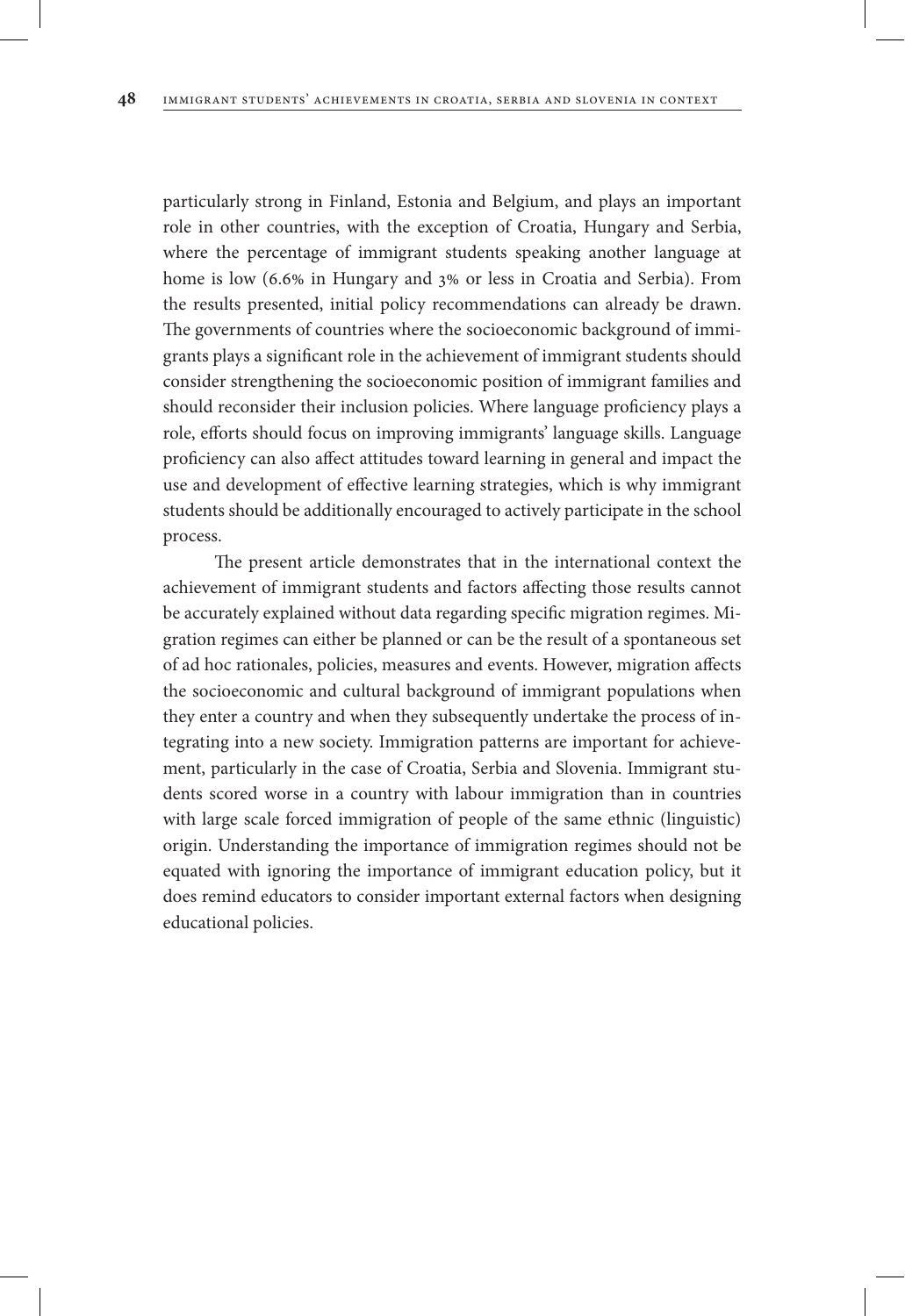### **References**

Bourdieu, P. (1991). *Language and Symbolic Power.* Harvard: HUP.

Castels, S. (1995). How nation-states respond to immigration and ethnic diversity. *Journal of Ethnic and Migration Studies*, *21*(3), 293-308.

Crul, M., & Schneider, J. (2009). Children of Turkish Immigrants in Germany and the Netherlands:

The Impact of Differences in Vocational and Academic Tracking Systems. *Journal of Teachers College Record, the Voice of Scholarship in Education, 11*(6), 1508-1527.

DfES (2005). *Ethnicity and Education: The Evidence on Minority Ethnic Pupils Aged 5-16*. London: HMSO.

Employment Service of Slovenia (2011). *2010 Overview.* Ljubljana: Employment Service of Slovenia.

Freeman, G. P. (2004). Immigrant Incorporation in Western Democracies. *International Migration Review*, *38*(3), 945-969.

Gillborn, D., & Mirza, H. (2000). *Educational Inequality: Mapping Race, Class and Gender.* London: Office for Standards in Education.

Huttova, J., McDonald, C., & Harper, C. (2008). *Making the Mark? An Overview of Current* 

*Challenges in the Education of Migrant, Minority, and Marginalized Children in Europe.* New York: OSI.

Kobolt, A. (2002). *Zdej smo od tu*. Ljubljana: i2

Kristen, C., & Granato, N. (2007). The educational attainment of the second generation in Germany: Social origins and ethnic inequality. *Ethnicities*, *7*(3), 343-66.

Kupiszewski, M. (2010). *Labour Migration Patterns, Policies and Migration Propensity in the Western Balkans.* Warsaw: IOM.

Liebig, T., & Sousa-Poza, A. (2004). Migration, Self-Selection and Income Inequality: An

International Analysis. *KYKLOS*, *57*(1), 125-146.

Morais, A. M., & Neves, I. P. (2010). Texte éducatifs et contexts favorisant l'apprentissage.

Optimisation d'un modèle de pratique pédagogique. In D. Frandji, & P*.* Vitale (Eds.), *Actualité de Basil Bernstein – Savoir pédagogie et société.* Rennes: PUR.

OECD (2006). *Where Immigrant Students Succeed: A Comparative Review of Performance and Engagement in PISA 2003.* Paris: OECD Publishing.

OECD (2007). *PISA 2006: Science Competencies for Tomorrow's World. Vol. 1: Analysis.* Paris: OECD. OECD (2010a). *PISA 2009 at a Glance.* Paris: OECD Publishing.

OECD (2010b). *PISA 2009 Results: What Students Know and Can Do – Student Performance in Reading, Mathematics and Science (Volume I).* Paris: OECD Publishing.

OECD (2010c). *PISA 2009 Results: Overcoming Social Background – Equity in Learning Opportunities and Outcomes.* Paris: OECD Publishing.

OECD (2010d). *PISA 2009 Results: Learning to Learn – Student Engagement, Strategies and Practices.* Paris: OECD Publishing.

OECD (2010e). *PISA 2009 Results: Learning Trends: Changes in Student Performance since 2000.*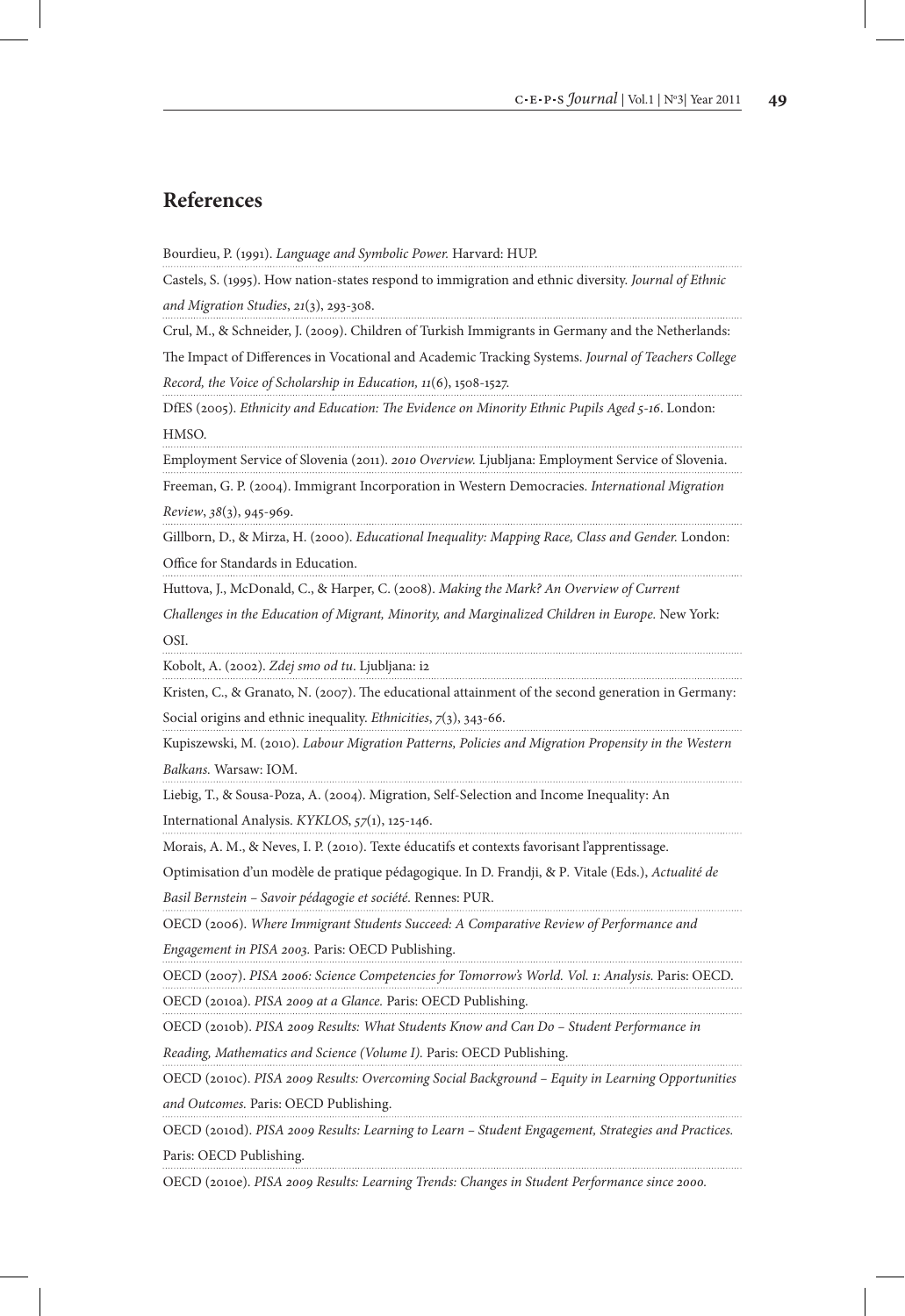Paris: OECD Publishing.

OECD (2011). *Lessons from PISA for the United States: Strong Performers and Successful Reformers in Education.* Paris: OECD Publishing.

Republika Srbija, Komesarijat za izbeglice (2008). Stanje i potrebe izbegličke populacije u republici Srbiji. Retrieved 29. 07. 2011 from http://www.kirs.gov.rs/docs/StanjeIPotrebeIzbeglickePopulacije. pdf.

Rizman, R. (1999). Radical Right Politics in Slovenia. In S. P. Ramet (Ed.), *The Radical Right in* 

*Central and Eastern Europe since 1989* (pp. 147–170). Pennsylvania: Pennsylvania State University Press.

Rothon, C. (2007). Can achievement differentials be explained by social class alone? An examination

of minority ethnic educational performance in England and Wales at the end of compulsory

schooling. *Ethnicities*, *7*(3), 306-322.

Schütz, G., & Wößmann, L. (2005). Wie lässt sich die Ungleichheit der Bildungschancen verringern? *ifo Schnelldienst*, *58*(21), 15-21.

Simon, P. (2003). France and the unknown second generation: Preliminary results on social mobility. *International Migration Review*, *37*(4), 1091-1119.

Stanat, P., & Christensen, G. (2006). *Where immigrant students succeed - a comparative review of performance and engagement in PISA 2003.* Paris: OECD.

SURS (2002). Popis prebivalstva, gospodinjstev in stanovanj 2002: Priseljeni v Slovenijo po letu priselitve, državi prvega prebivališča in spolu. Retreived 29. 07. 2011 from http://www.stat.si/

popis2002/si/rezultati/rezultati\_red.asp?ter=SLO&st=16.

SURS (2010). Socioeconomic Characteristics of Population (1 January 2009) and of International Migrants (2009), detailed data, Slovenia - final data. Retrieved 29. 07. 2011 from http://www.stat.si/ eng/novica\_prikazi.aspx?id=3642.

UNCHR (2010). Submission by the United Nations High Commissioner for Refugees for the Office of the High Commissioner for Human Rights' Compilation Report-Universal Periodic Review: The Republic of Croatia. Retrieved 29. 07. 2011 from http://www.internal-displacement.org/8025708F00 4CE90B/%28httpDocuments%29/031701D196320550C12577BB00334845/\$file/UNHCR,+Submissio n+by+the+United+Nations+High+Commissioner+for+Refugees+for+the+Office+of+the+High+ Commissioner+for+Human+Rights+Compilation+Report+UPR+The+Republic+of+Croatia,+Mar ch+2010.pdf.